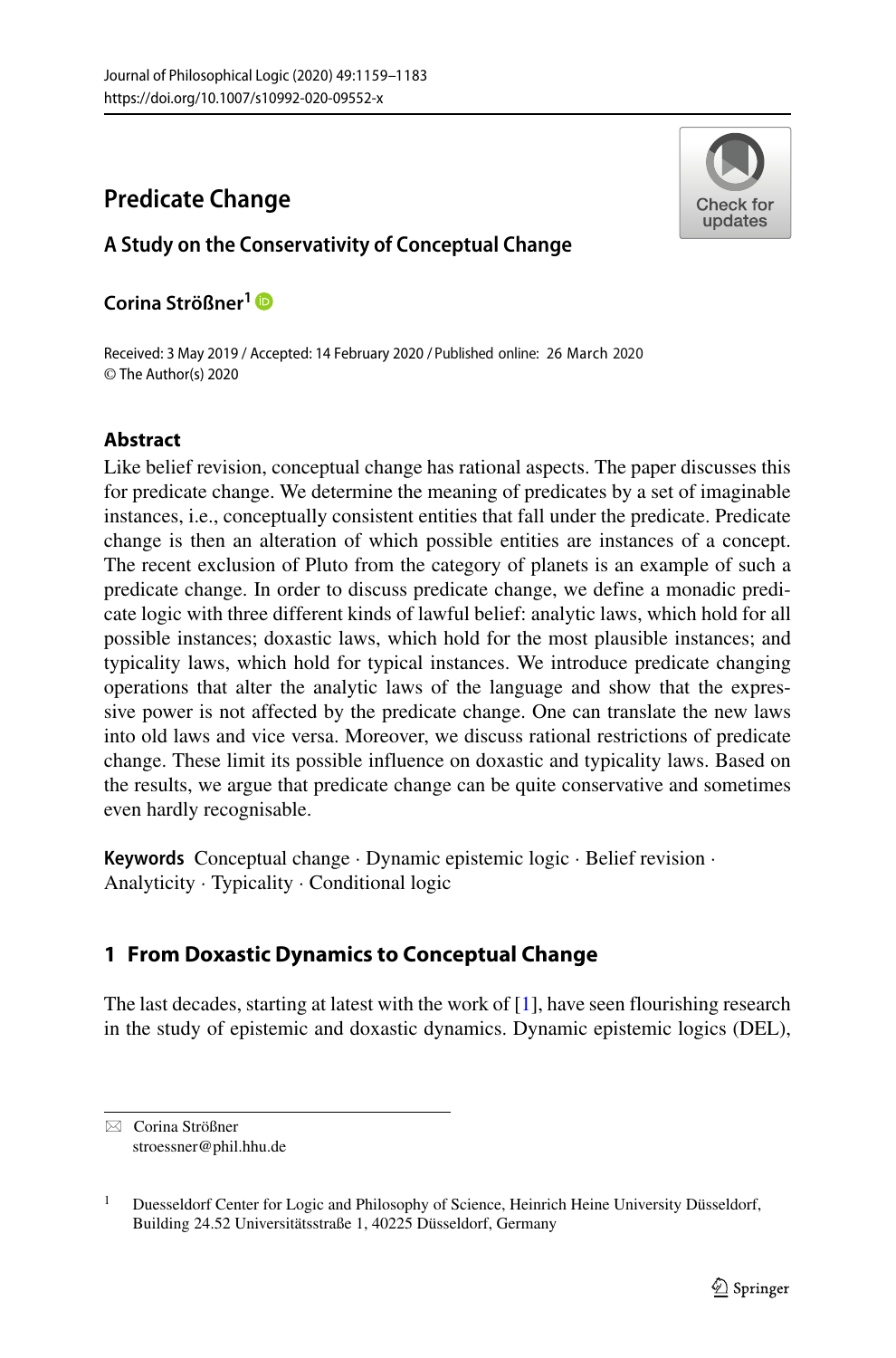where modal operators can express what holds after a change of the model, are a currently intensively investigated branch of this research.

The paradigmatic example of DEL is PAL, the logic of public announcement. The core idea of PAL is to model the effects of the public announcement of a statement *P* on the knowledge of (groups of) agents. This is realised by a model change, namely a reduction of the epistemic possibilities to worlds that comply with the announced *P*. The most crucial effects concern the *common knowledge* of groups, i.e., what every member of the community knows, and what is known to be known by everyone, and known to be known to be known, and so on  $[18]$ .<sup>[1](#page-1-0)</sup> Though public announcement alters the truth-value of epistemic expressions, PAL is not primarily a logic of *meaning* change but of *epistemic* change. Non-epistemic formulae cannot alter their meaning, i.e., the set of worlds in which they are true. This restriction was explicitly formulated in the foundational work on PAL by [\[3\]](#page-23-2):

All of our work rests on the assumption that our actions do not change facts, so the atomic propositions true at (w, a) [after the change] are going to be the same as those true at w in W  $[3, 46]$  $[3, 46]$ <sup>[2](#page-1-1)</sup>

Whether one knows or believes in a world that the morning star is a planet can be changed by public announcement, but nothing can change whether the morning star *is* a planet. This is seemingly beyond our power.

While the status of Venus as a planet was indeed never doubted, the recent finding of Eris, a dwarf planet bigger than Pluto, triggered a change in the concept of planets that eventually lead to the still controversial exclusion of Pluto from the category of planets. This was only the most recent of many changes the concept PLANET underwent in its long history.<sup>3</sup> This is exactly the kind of dynamics we deal with in this paper. Arguably, this change is neither an ontic (real world) change nor a doxastic one, but a conceptual change. However, since conceptual change is directly related to beliefs, it is part of a larger theory of rational doxastic dynamics.

How do we tell whether a change is conceptual? When do we merely learn new important facts about a concept and when do we truly change it? For one thing, other than any kind of belief enrichment or revision, conceptual change can alter the way we discriminate between different possibilities. The distinction between heat and temperature, the rising of the concept of mass, or the introduction of complex numbers give a new structure of epistemic possibilities. Such severe changes, dubbed "conceptual revolution" by  $[30]$ , are often associated with different thought styles or incommensurability (cf. [\[12,](#page-23-3) [16\]](#page-23-4)). Within this paper, however, we focus on a less drastic variant of conceptual change, namely predicate change.

<span id="page-1-0"></span><sup>&</sup>lt;sup>1</sup>We do not repeat the many results and details of PAL, which can be found in the extensive literature on DEL. The standard introduction to the field is [\[11\]](#page-23-5). Van Benthem [\[5\]](#page-23-6) is a comprehensive study that illustrates and uses DEL methodology in a formal inquiry of intelligent interaction. More recently, the Stanford encyclopaedia of philosophy included a comprehensive entry on the subject [\[2\]](#page-23-7).

<span id="page-1-2"></span><span id="page-1-1"></span><sup>&</sup>lt;sup>2</sup>The basic assumption of DEL has meanwhile been challenged by [\[6\]](#page-23-8) who propose LCC, a logic that considers changes on *V* as well. Such operations are considered to capture "real world change" by [\[5,](#page-23-6) 85]. <sup>3</sup>We use capitalised words to refer to concepts.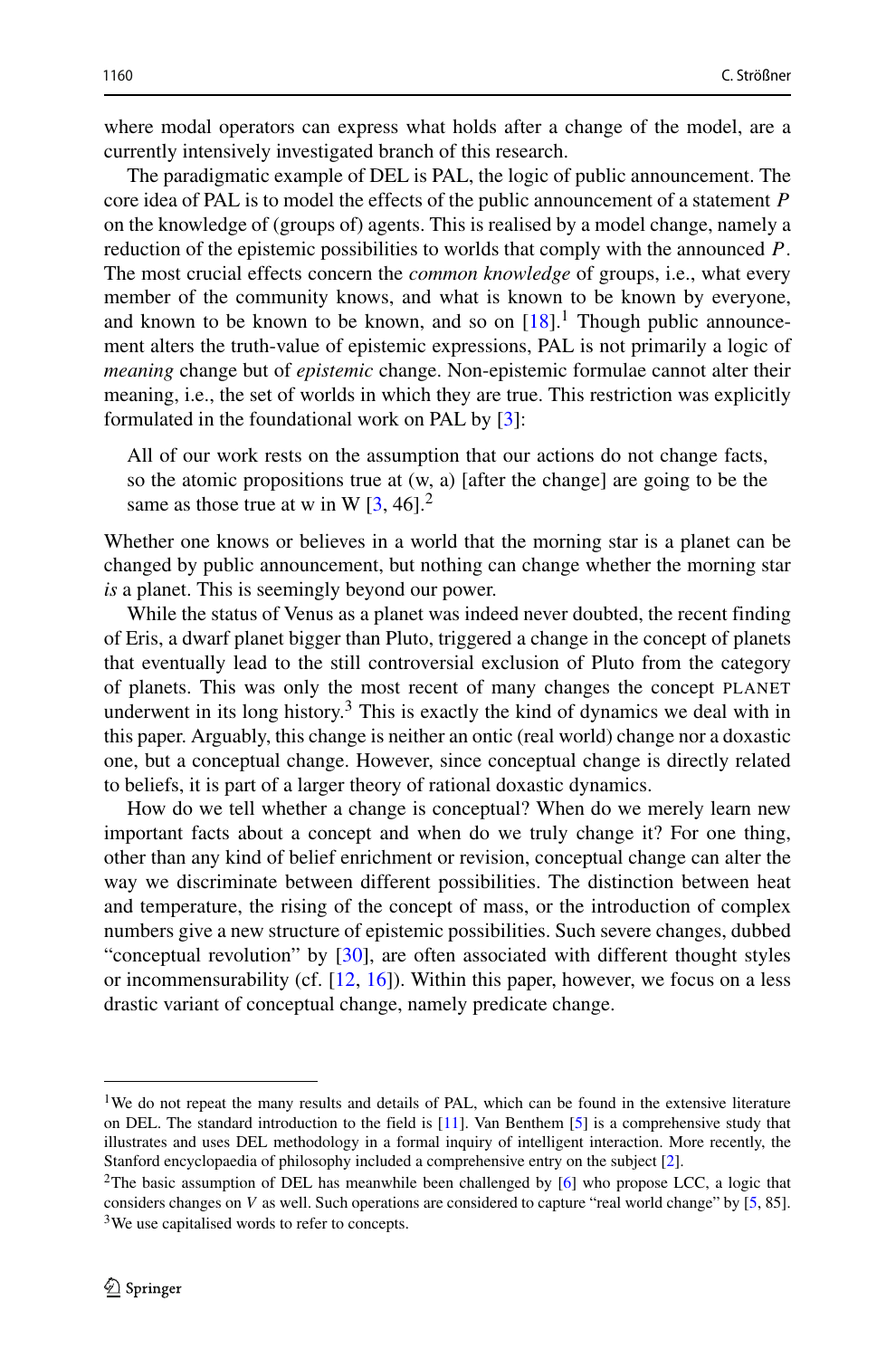Predicate change alters the set of *conceivable* objects that count as instances of the concept, including existing instances as well as merely imaginable ones. Discovering a new planet, e.g., Neptune in 1846, is no conceptual change in this sense. In the conceptual system of that time, any Neptune like entity would have been categorised as a planet. What was learnt is that such category member truly exists, i.e., that it is not only an imaginable but a real instance of the concept. The quite recent exclusion of Pluto, on the other hand, was clearly a consequence of the redefinition of PLANET and thus a predicate change.

The following two sections define two monadic predicate logics with three different kinds of operators that stand for decreasingly strict beliefs: analytic laws, doxastic laws, and typicality laws. In the fourth section, we will apply the main idea from DEL, namely model changing operations, to represent predicate change. Though the operations affect the analytic laws (meanings) of the language, we show that the model change entails no incommensurablity: one can translate statements from the old to the new system. In the remaining sections, we discuss predicate changes with respect to other laws by raising two questions: First, how can doxastic or typicality laws motivate a conceptual change? Second, how can predicate change be evaluated with respect to the consequences it has for these other laws? The final conclusion gives a sketch of how our results can be applied to two central subjects of philosophy, namely the understanding of conceptual change and the role of analytic laws.

### **2 AD: Predicate Logic of Analytic and Doxastic Laws**

This section will define a monadic logic of analytic and doxastic laws, henceforth called AD, where the domain includes all imaginable objects. Technically, AD resembles a propositional modal logic with unary predicates instead of propositions and possible objects instead of possible worlds. $4$  A plausibility relation orders these objects:

**Definition 1** (Model of AD) A model **M** of AD is a triple  $\langle 0, I, \rangle$  where O is a finite set of (conceptually) possible objects, *I* is an interpretation that assigns subsets of  $O$  to predicates, and the plausibility order  $\geq$  is a totally connected, reflexive, and transitive plausibility relation.

AD contains atomic predicates as well as complex predicates, which are formed by set-theoretic notions:

**Definition 2** (Predicates in AD) Only the following strings are predicates of AD:

- 1. *S*, *P*, *Q* with or without natural numbers as subscript are atomic predicates of AD.
- 2. If  $\Phi$  and  $\Psi$  are predicates of AD, then

<span id="page-2-0"></span><sup>&</sup>lt;sup>4</sup>Readings of propositional logic as unary predicate logic are not new in the field (cf.  $[31]$ ).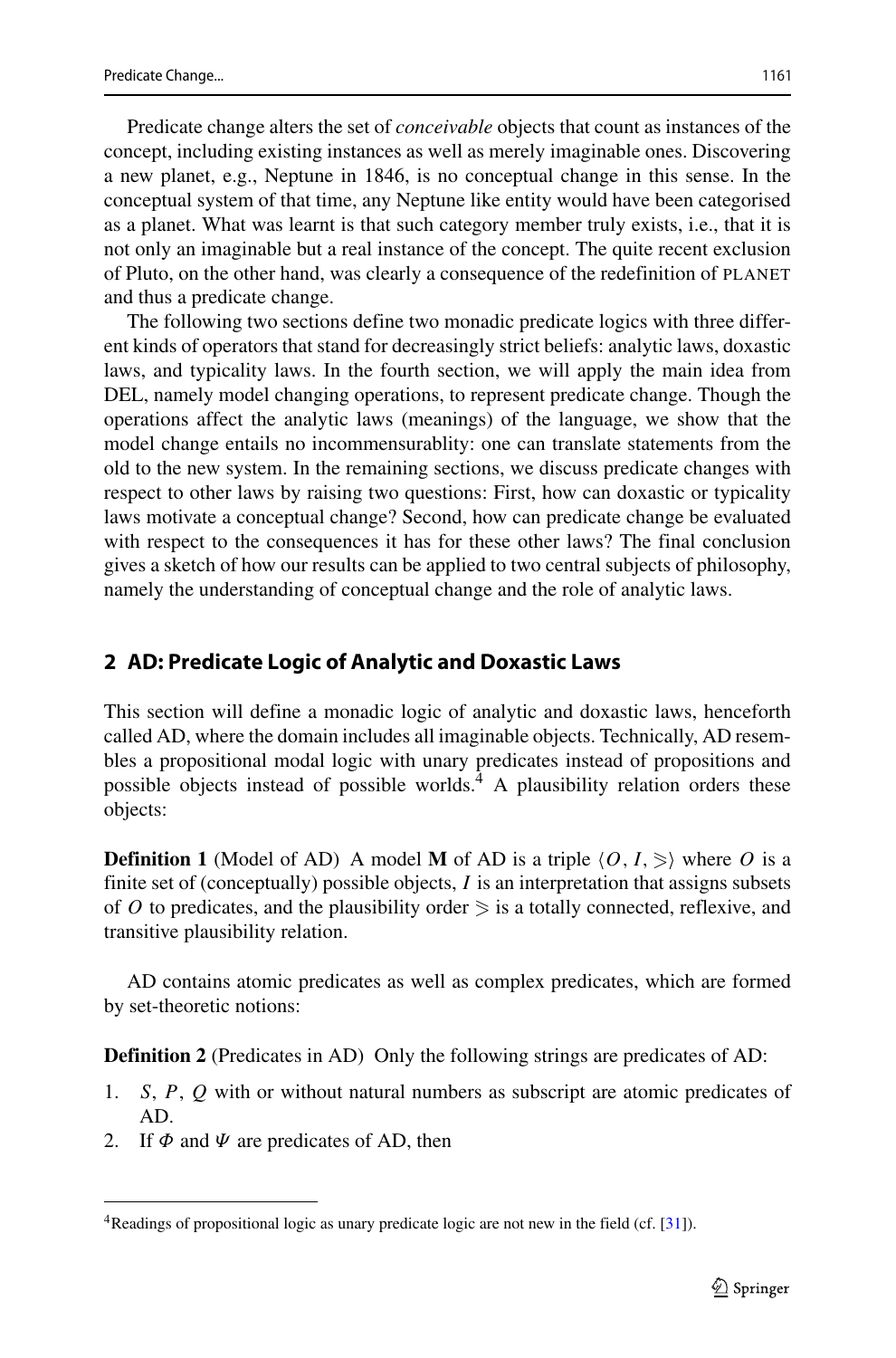- $(a) -\Phi$ , (b) *Φ* ∪ *Ψ*,
- (c) and *Φ* ∩ *Ψ*

are predicates of AD.

The interpretation function *I* ranges over all predicates and assigns possible objects to them:

 $I(\Phi) \subseteq O$ , such that

- (a) for  $I(-\Phi) = O/I(\Phi)$ ,
- (b) for  $I(\Phi \cap \Psi) = I(\Phi) \cap I(\Psi)$ ,
- (c) and for  $I(\Phi \cup \Psi) = I(\Phi) \cup I(\Psi)$ .

The elements of *O* are conceivable, i.e., conceptually possible objects. While the notion of possible worlds is highly prominent in philosophical (i.e., modal) logic – it is its most central notion – possible or conceivable objects are less familiar, though such notions are found early in the development modal logic [\[17\]](#page-23-9). Conceivable objects can be matched to a maximal consistent description in terms of predicates. However, they cannot be identified with a set of predicates since, if the meaning of the language will change, the description of these objects will change accordingly. Moreover, one should not presuppose that every objects has its own unique description in a particular state of the conceptual development. In principle, conceptual dynamics might lead to states in which previously indistinguishable objects become distinguishable and vice versa. Within the present investigation, however, this will not happen.

Examples of possible objects include quite common things like green, round apples or sweet strawberries, but also flying dogs, talking penguins, or unicorns. Like possible worlds, the objects *O* are maximally consistent. For every  $o \in O$  and every atomic predicate  $\Phi$  with its complement  $-\Phi$  it holds that either  $o \in I(\Phi)$  or  $o \in I(-\Phi)$ . We call  $I(\Phi)$  the category of  $\Phi$ . Technically, the interpretation function *I* resembles the extension of a predicate in FOL (First-order predicate logic), but categories include *possible* objects and are thus intensional. They are what [\[17,](#page-23-9) 238] calls *comprehension*: "the classification of all consistently thinkable things to which the term would correctly apply". For example, the category corresponding to ANI-MAL WITH A HEART is not identical to the one for ANIMAL WITH A LIVER since there are arguably conceptually possible animals that have only one of these organs, though we do not believe that they exist.

The relation  $\ge$  encodes the plausibility of possible objects.  $x \ge y$  means that, according to one's beliefs, *x* is at least as plausible (to exist) as *y*. For any two possible objects  $x, y \in O$ , one of the following possibilities holds:

- $\therefore$  *x* is as plausible as  $y: x \triangleq y := x \ge y \& y \ge x$
- $\therefore$  *x* is more plausible than *y*:  $x > y := x \geq y \& y \not\geq x$
- $\therefore$  *x* is less plausible than *y*: *x* < *y* := *x*  $\geq y \& y \geq x$

Note that we do not allow that two objects are incomparable: at least one,  $x \geq y$  or  $y \geq x$ , must hold, because  $\geq$  is totally connected.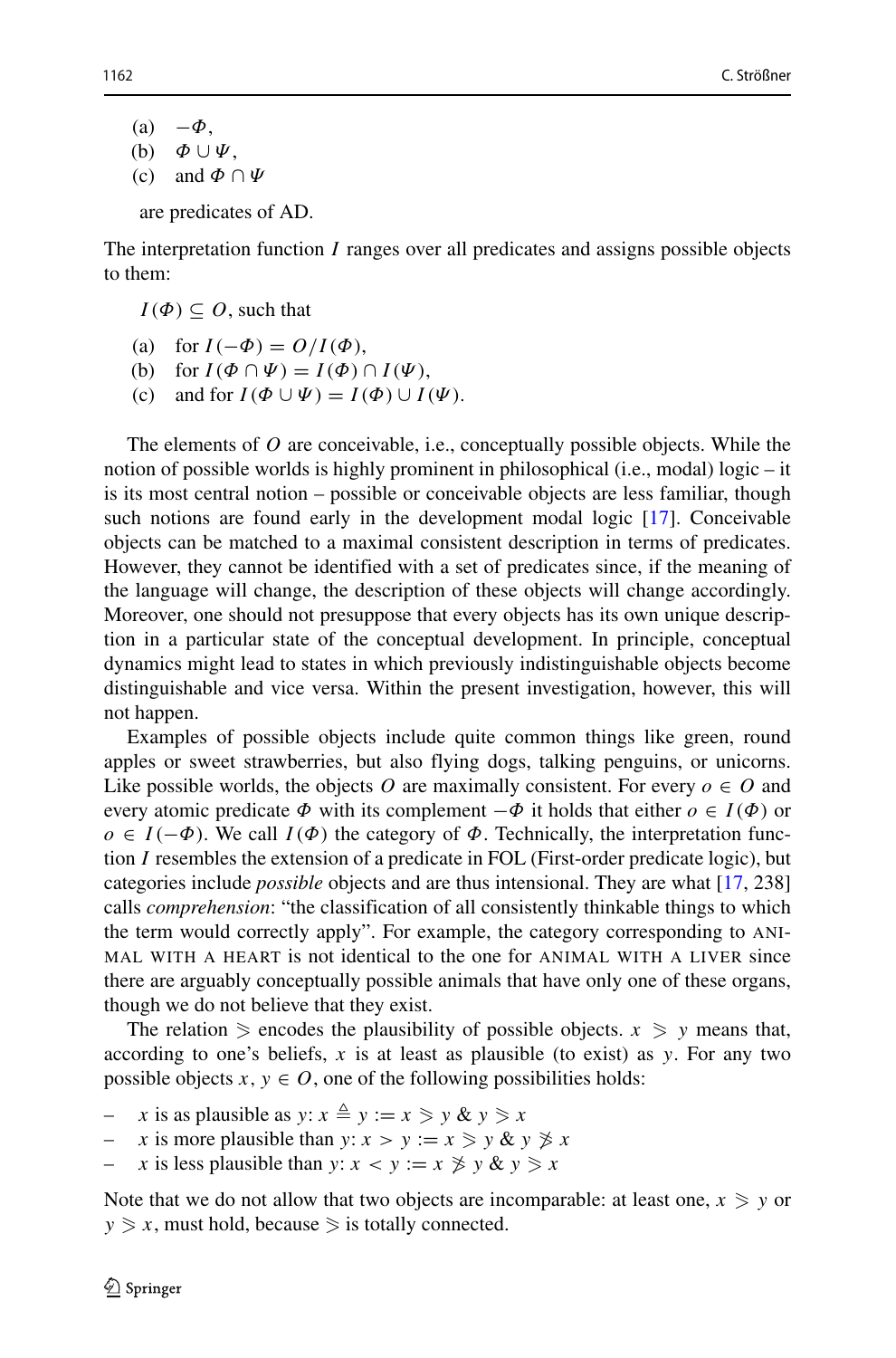Two different kinds of laws are the core of AD: analytic laws (A) and doxastic laws  $(D)$ . The A laws concern all possible instances of a concept, i.e., their intension. This is why we call them analytic laws.

**Definition 3** ( $\mathcal{A}$  laws)  $\mathcal{A}$  laws (analytic laws) are sentences of AD with the following syntax and semantics:

If *Φ* and *Ψ* are predicates of AD, then A*ΦΨ* is a sentence of AD.  $\mathbf{M} \models \mathcal{A}\Phi\Psi$  iff  $I(\Phi) \subseteq I(\Psi)$ .

The idea behind the semantics of  $A$  is that an exception is not imaginable, i.e., *conceptually* impossible. "All mammals are animals" is such an analytically true statement. It is impossible to describe a mammal that is not an animal. Analyticity restricts what is conceptually conceivable. "All mammals are born on earth" is not an analytic law. Nothing is conceptually wrong about the assumption that some mammals travelled to another planet 3000 years ago and spread there. Analytic laws are thus extremely strict. In evaluating them, we need even consider highly far-fetched and implausible exceptions.

 $D$  laws are restricted to members that have a more privileged role in the belief systems. This is why we call them doxastic laws. For modelling these laws, we need to take the plausibility relation  $\geq$  into account. Roughly speaking, it creates a system of plausibility spheres. The top level includes all objects that we believe to exist or which we at least do not disbelieve to exist. Many universal statements only deal with such maximally plausible entities. For example "All animals with a heart have a liver" is a true law, but not for conceptual reasons but because *empirical* knowledge tells us that animals with a heart but without a liver do not exist.

The most plausible objects of a model **M** can be designated as follows:  $P_M(O)$  =  ${x \in O}$ | $\neg \exists y(y \in O \land x < y)$ }. They comply with our current beliefs, our experiences and the laws of nature (white dogs with four legs, yellow apples and so on). This excludes entities that do not comply with our currently hold laws of nature (flying apples, immortal animals) as well as kinds of objects that are not violating laws of nature but about the existence of which we have no confirming observations (square apples, dogs with a horn). In the plausibility ordering, the law-violating entities are usually on a much lower level than kinds of entities which were never observed but which comply with beliefs about general laws of nature. There are concepts, for example, UNICORN, that do not have any instances we believe to exist. However, one can still distinguish instances that are more plausible (horse with a mutation for growing a horn) and instances that are bizarre (horse with magic abilities). The former is still compatible with most laws of biology while the latter is purely fictitious. Doxastic laws are thus not only discriminating between entities we believe to exist and those we disbelieve to exist, but allow for finer graduations among the entities we do not believe to exist.

There are concepts such as FURRED ANIMALS WITH A BEAK, which were not thought to have plausible instances but it turned out that they truly exist (platypus). Though we are mostly concerned with the maximally plausible objects of our conceptual system, the plausibility ordering with its degrees of implausibility and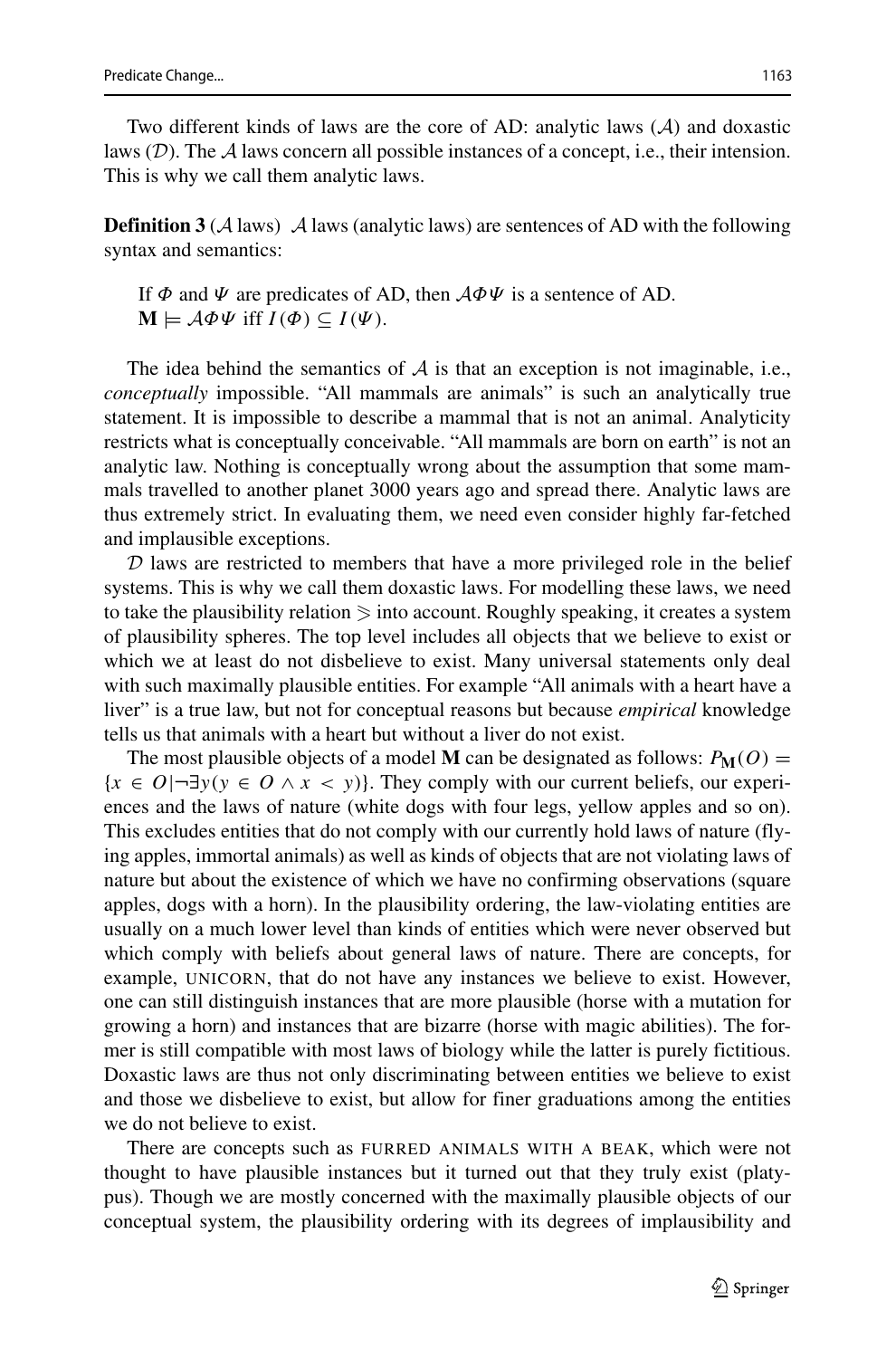entrenchment influences classifications. For example, the (false) assumption that all animals with mammary glands are viviparous was highly influential in the classification of platypus. The biological system of Europeans before 1800 strongly hold that any suckling animal is viviparous and this was extended to animals they did not believe to exist, including an animal that appeared to be a duck-billed beaver. One might object that biologists only formed beliefs about platypus when they realised that such an animal exists. This is true in the sense that they did not have any (consciously) performed beliefs about the animal before they encountered it. However, the belief that suckling creatures are viviparous must have come from somewhere, namely from an already build doxastic preference. In case of platypus this previously formed doxastic priorities made European scientists even ignore actual evidence, namely testimonies from native Australians stating that platypus lays eggs (cf. [\[13\]](#page-23-10)). This kind of entrenchment is only captured by taking the whole plausibility relation into account, which requires to formulate the notion of plausible members relative to categories:

**Definition 4** (Plausible members) For a model  $M = \langle O, \rangle$ ,  $I \rangle$ ,  $P_M(\Phi)$  is the set of (maximally) plausible members in the category of  $\Phi$ .  $P_M(\Phi) = \{x \in I(\Phi) | \neg \exists y(y \in I(\Phi)) | \neg \exists y(y \in I(\Phi)) | \neg \exists y(y \in I(\Phi)) | \neg \exists y(y \in I(\Phi)) | \neg \exists y(y \in I(\Phi)) | \neg \exists y(y \in I(\Phi)) | \neg \exists y(y \in I(\Phi)) | \neg \exists y(y \in I(\Phi)) | \neg \exists y(y \in I(\Phi)) | \neg \exists y(y \in I(\Phi)) | \neg \exists y(y \in I(\Phi)) | \neg \exists y(y$  $I(\Phi) \wedge x < y$ }.

On this basis, we introduce the doxastic laws of AD. They express what is believed about the plausible members of a category:

**Definition 5** (D laws) D laws (doxastic laws) are sentences of AD with the following syntax and semantics:

If *Φ* and *Ψ* are predicates of AD, then D*ΦΨ* is a sentence of AD.  $\mathbf{M} \models \mathcal{D}\Phi\Psi$  iff  $P_{\mathbf{M}}(\Phi) \subseteq I(\Psi)$ .

 $D$  laws can be revised by changing the plausibility relation  $\ge$ . The research on belief revision lead to intensive investigations on this subject. Rott [\[26\]](#page-23-11) names no less than twenty-seven possible options to update (doxastic) priorities. One of them, the lexicographic update, has also been introduced in DEL by [\[4,](#page-23-12) 13]. His results are transferable to the logic AD, allowing to model changes of doxastic laws as changes of  $\ge$ , without any changes in the A laws, i.e., the conceptual basis of the language. By this, we do not deny that drastic doxastic changes have consequences for concepts, as the above-mentioned debate about platypus shows. Within this investigation, however, we will focus on the dynamics of analytic laws. The rather complex interaction with belief change is an issue for further research.

Finally, we introduce the classical connectives from propositional logic to complete the language AD.

**Definition 6** (Connectives) The connectives of classical propositional logic can be used to combine  $D$  and  $A$  laws:

If  $\phi$  and  $\psi$  are sentences of AD, then  $\neg \phi$ ,  $\phi \land \psi$ , and  $\phi \lor \psi$  are sentences of AD.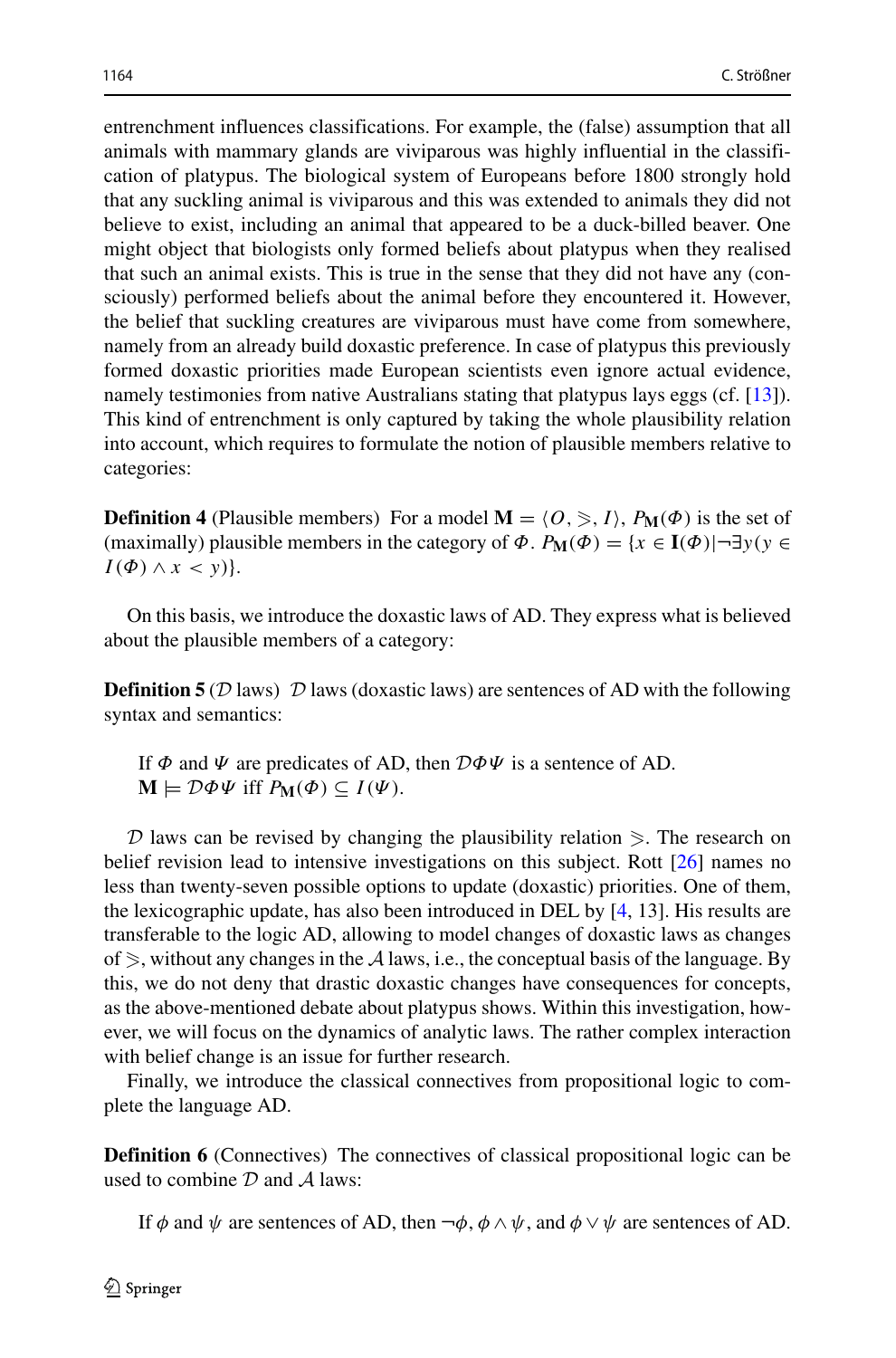$M \models \neg \phi$  iff  $M \not\models \phi$ .  $\mathbf{M} \models \phi \land \psi$  iff  $\mathbf{M} \models \phi$  and  $\mathbf{M} \models \psi$ .  $\mathbf{M} \models \phi \lor \psi$  iff  $\mathbf{M} \models \phi$  or  $\mathbf{M} \models \psi$ .

Though they combine predicates, the laws of AD resemble conditional operators in modal logic. A is a strict conditional operator, while  $D$  is a variably strict conditional in the tradition of [\[19\]](#page-23-13). Note that  $A$  laws could also be expressed by a unary operator, defined as  $\mathcal{A} \Psi =: \mathcal{A}(\Phi \cup -\Phi)\Psi$ , i.e. as necessary truth for all entities.  $\mathcal{A}\Phi\Psi$  is equivalent to  $\boxed{\mathcal{A}} - (\Phi \cup -\Psi)$ . For D laws, this is not possible. They are intrinsically binary and neither reducible to nor definable from other unary operations. Moreover, they are non-monotonic: D*ΦΨ* does not imply D*(Φ* ∩ *Ξ)Ψ*. Those *Φ* that are *Ξ* could be less plausible than  $\Phi$  that are not *Ξ*. Then the set  $P_M(\Phi \cap \Xi)$  is not a subset of  $P_M(\Phi)$  and can give rise to completely different doxastic laws for  $\Phi \cap \mathcal{Z}$ . Only the following restricted form of monotonicity, dubbed rational monotony by [\[15\]](#page-23-14), is valid:

If  $M \models \mathcal{D}\Phi\Psi$  and  $M \models \neg \mathcal{D}\Phi - \mathcal{E}$ , then  $M \models \mathcal{D}(\Phi \cap \mathcal{E})\Psi$ 

If the premises are true, then  $P_{\mathbf{M}}(\Phi \cap \Xi)$  is a subset of  $P_{\mathbf{M}}(\Phi)$ , namely  $P_{\mathbf{M}}(\Phi) \cap \Xi$ . Only if no member of  $P_M(\Phi)$  was  $\mathcal{Z}$ , can different members of  $\Phi$  dominate  $\Phi \cap \mathcal{Z}$ . However, this is excluded by  $\neg \mathcal{D}\Phi - \mathcal{Z}$ .<sup>[5](#page-6-0)</sup>

Both laws, A*ΦΨ* and D*ΦΨ*, correspond to the natural language statement "All *Φ* are *Ψ*". A*ΦΨ* means that an object *Φ*, which is not *Ψ*, is not conceivable (conceptual universality) while D*ΦΨ* captures the disbelieve in plausible *Φ* that are not *Ψ* (doxastic universality). In order to capture beliefs about what is normally true about *Φ*, we need yet another variant of lawful generalisations, namely typicality laws.

### **3 ADT: Typicality Laws**

The relation  $\geq$  is about general plausibility and thus not specific to a category. This is why it cannot be used to capture that penguins are exceptional *birds*, though they are not exceptional *animals*. What makes penguins a poor instance of BIRD is not a lack of plausibility but a low typicality.

In order to formulate typicality laws, we need a further operator  $\mathcal T$  and a richer model. In particular, we want to assume that some concepts have their own spe-cific (typicality) ranking.<sup>[6](#page-6-1)</sup> We create these typicality orderings by adding two further components to the model: central category members – so-called prototypes – and

<span id="page-6-0"></span> $5$ Note that this inference pattern is only valid because we assumed that plausibility is totally connected, which creates a sphere system of decreasing plausibility.

<span id="page-6-1"></span><sup>&</sup>lt;sup>6</sup>Note that we do not assume that every predicate has a *proper* typicality ranking. Concepts in the formal sciences (number, operators, etc.) usually lack a typicality structure. Schurz [\[28\]](#page-24-2) argues that typicality is common in the social and biological domain because they were formed by evolutionary processes. This includes most of the concepts that are central to common sense reasoning.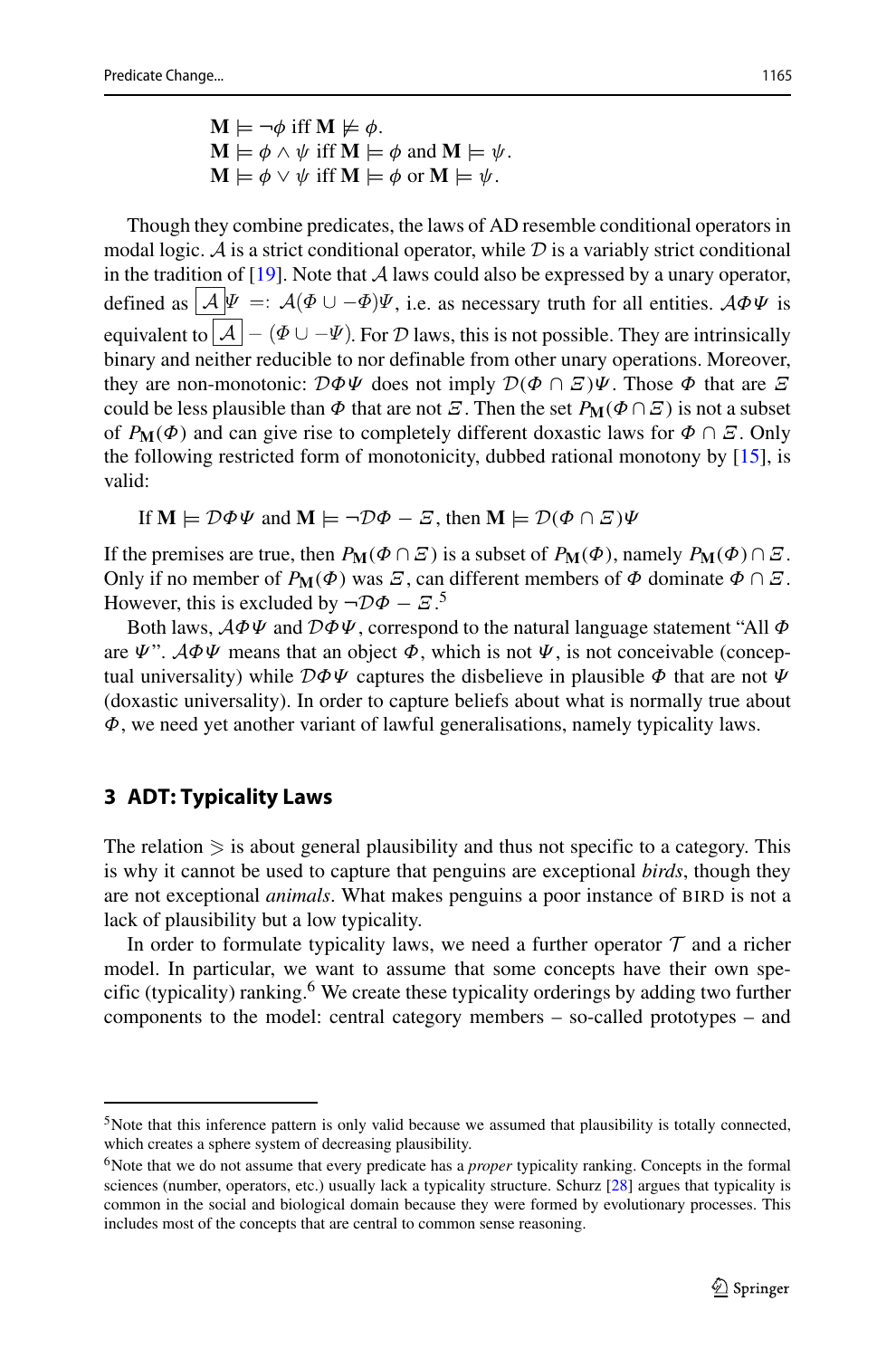comparative similarity to relate other entities to the central member. The enrichment gives us the following model:

**Definition 7** (Model of ADT) A model **M** of ADT is a quintuple  $\langle 0, I, \rangle, \rangle, \rangle, h$ where O, I, and  $\ge$  are as in AD models, and  $\succeq$  is a ternary, weakly centred comparative similarity relation, and *Pt* is a partial function that assigns a prototype to some atomic predicates.

The relation  $\sum$  compares possible objects with respect to their similarity.  $x \sum_{o} y$ is read as "*x* is at least as similar to *o* as *y*". For every  $o, \succeq_o o$  is transitive and reflexive, as one would expect from a comparative relation. Moreover,  $o \succsim_{\alpha} x$  holds for every *x* since  $\succsim$  is weakly centered. Every object is at least as similar to itself as any other object. It is, however, not necessarily *more* similar to itself then other entities. We allow that different objects are similar enough to *o* to qualify as equally similar to *o* as *o* to itself, i.e., strong centering is rejected. Finally, the partial prototype function *Pt* can be used to designate a central instance of an atomic predicate *Φ*. By means of the prototype  $Pt(\Phi)$ , and the similarity relation  $\sum$ , we define a typicality ordering for  $\Phi$  in the following way:

**Definition 8** (Typicality)  $x \succeq_{\phi} y$  if and only if  $x \succeq_{P_t(\phi)} y$ .

Thus, we judge whether a category member is a typical instance of a predicate by its comparative similarity to the prototype. This formal definition borrows a central idea from the prototype theory of concepts, namely that categories are internally structured by similarity to a prototype (cf. [\[14,](#page-23-15) [24,](#page-23-16) [25\]](#page-23-17)). Nevertheless, ADT should be understood as a formal language and not as a psychological model.

Since we assumed that similarity is weakly centred, the prototype is always a typical member of the category: for all possible objects *x* it holds that  $Pt(\Phi) \succeq_{\Phi} x$ . However, the prototype doesn't need to dominate the typicality structure. There can be objects *x* such that  $x \succeq_{\Phi} P_t(\Phi)$ : they are just as typical as the prototype. The prototype is usually not the only typical category member.

Note that typicality is not totally connected. Two entities can be incomparable regarding the similarity to  $Pt(\Phi)$  – neither  $x \gtrsim_{Pt(\Phi)} y$  nor  $y \gtrsim_{Pt(\Phi)} x$  is true – and so they are not related to each other in the typicality structure of *Φ*. The intuitive appeal of not requiring total connectedness is that we are not forced to compare the typicality of entities that are exceptional in very different respects. For example, penguins and peacocks are extraordinary birds, but it might be hard to compare them with respect to their typicality. The typicality structure also applies outside of the respective category. For example, a bat is not a bird but is more bird-typical than a mouse.

There are different possibilities to relate two objects in the typicality ordering:

**Incomparability** 

```
x \sim_\Phi y := x \nleq_\Phi y \& y \nleq_\Phi x
```
- Equal typicality
	- $x \simeq_{\Phi} y := x \succeq_{\Phi} y \& y \succeq_{\Phi} x$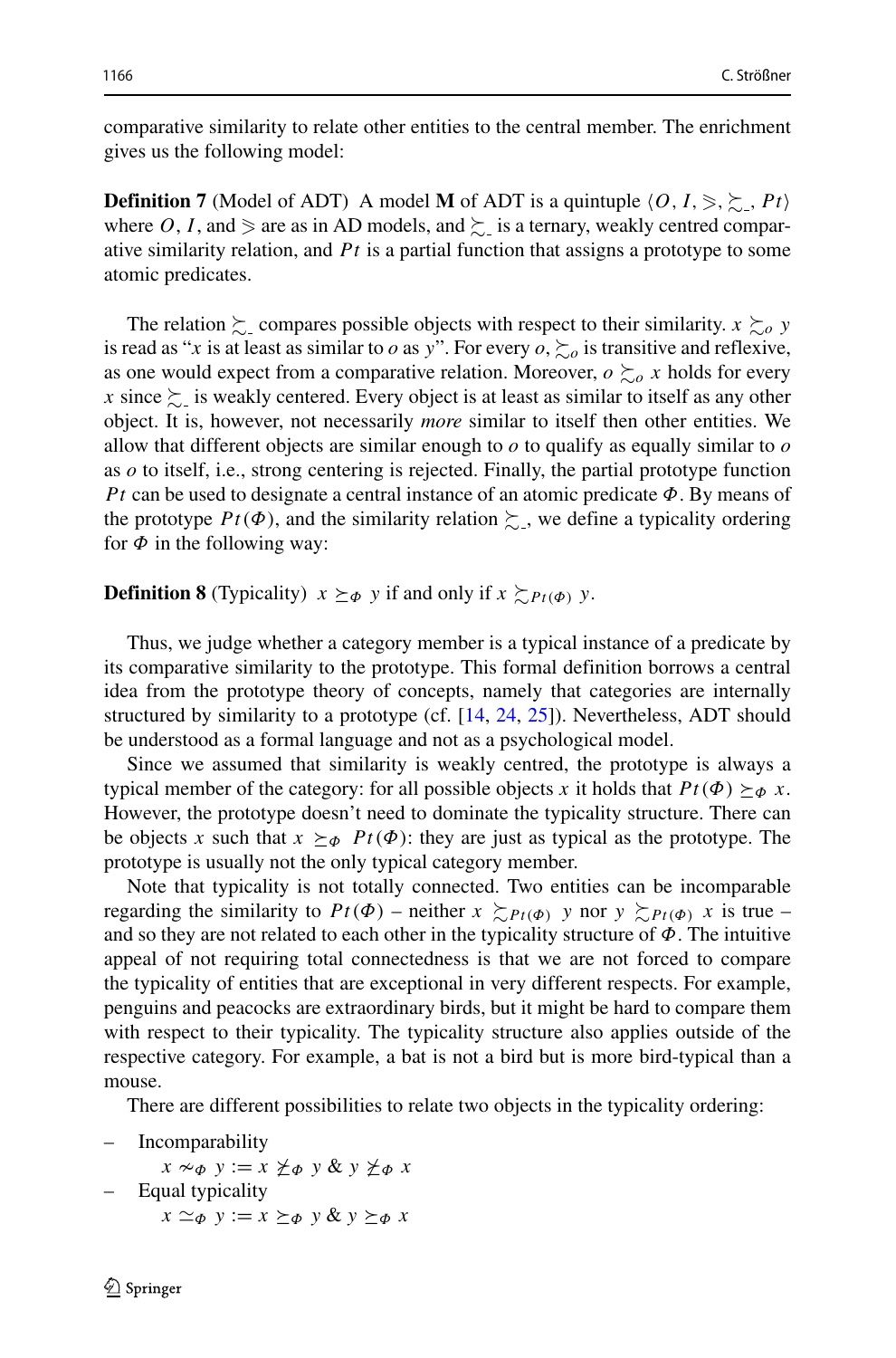- Strict domination
	- $x \succ_{\Phi} y := x \succeq_{\Phi} y \& y \not\geq_{\Phi} x$  $x \prec_{\phi} y := x \not\succ_{\phi} y \& y \succ_{\phi} x$

If an atomic predicate has no prototype, then it has no proper typicality ordering and all entities are incomparable with respect to their typicality. The same holds for complex predicates: they have no prototype that can be used to determine the typicality structure.

In contrast to many proponents of Prototype theory (e.g., [\[14,](#page-23-15) [24\]](#page-23-16)), we do not assume that degrees of typicality predict membership. The membership in  $\Phi$  is fully fixed by  $I(\Phi)$  and our model allows that objects that are quite similar to  $Pt(\Phi)$ , typical in this sense, don't actually belong to the category *Φ*. Only the prototype itself is guaranteed to be a member of the category.<sup>[7](#page-8-0)</sup>

Our model gives us two options to designate a set of typical members. First, there are *prototypical* members of a category, namely members that are as close to the prototype as the prototype to itself. These prototypical members, however, can be quite implausible. Second, there are *plausible typical* category members. These are the most typical members among the most plausible members. From now on, we will just call them typical members. They are formally defined on the basis of plausible category members as follows:

**Definition 9** (Typical members) For a model  $\mathbf{M} = \langle O, I, \succ, \succsim, Pt \rangle$ ,  $T_{\mathbf{M}}(\Phi)$  is the set of typical members.  $T_M(\Phi) = \{x \in P_M(\Phi) | \neg \exists y (y \in P_M(\Phi) \land y \succ_{\Phi} x)\}\$ 

Note that the prototype  $Pt(\Phi)$  is not necessarily an element of  $T_{\mathbf{M}}(\Phi)$ . It can be a very implausible entity. For example, a prototype bird could be a mixture of different bird species, but this mixture is an abstraction and does not exist. In determining the set of typical members, plausibility is of primary importance.

Typicality laws are defined as universal laws among the typical members:

**Definition 10** (ADT and  $\mathcal{T}$  laws) The logic ADT is defined as an extension of AD that includes typicality laws:

All predicates and formulae of AD are predicates and formulae of ADT. If  $\Phi$  and  $\Psi$  are predicates of ADT, then  $\mathcal{T}\Phi\Psi$  is a sentence of ADT.  $\mathbf{M} \models \mathcal{T} \Phi \Psi$  iff  $T_{\mathbf{M}}(\Phi) \subseteq I(\Psi)$ .

That means, by  $\mathcal{T}\Phi\Psi$ , read as "Typical  $\Phi$  are  $\Psi$ ", it is claimed that  $\Psi$  is a universal property of typical  $\Phi$ . This usage of the term "typicality law" may not do justice to the many nuances of what it means to say that a property is typical. It should be understood as a technical term, capturing that these laws are derived from a typical-

<span id="page-8-0"></span><sup>&</sup>lt;sup>7</sup>The idea that typicality predicts membership could be captured by adding an additional constraint to the model: if  $x \succeq_{\phi} y$  and  $y \in I(\phi)$ , then  $x \in I(\phi)$ , implying that non-members are always less typical than members.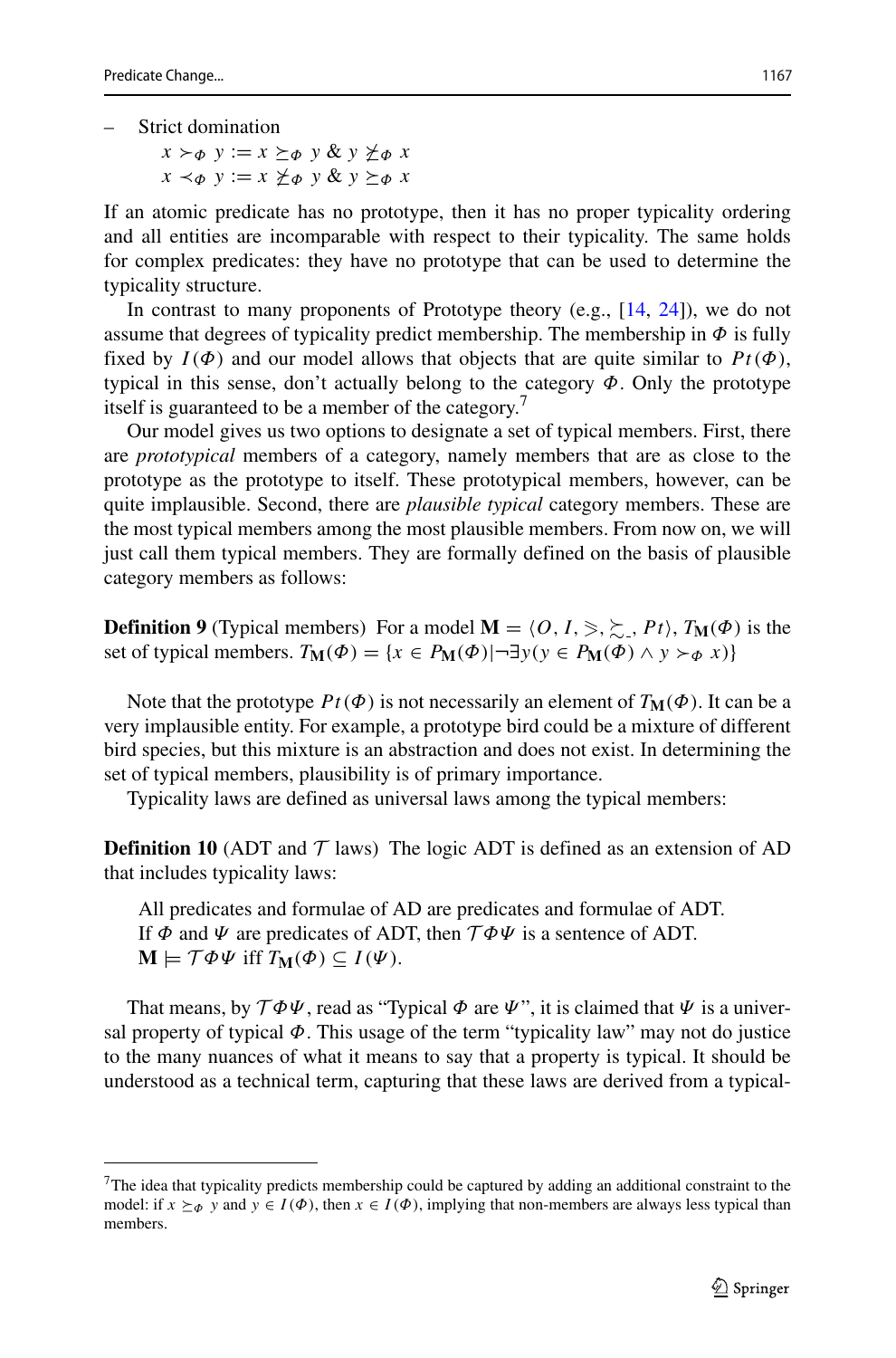ity ordering, which itself is based on a prototype. They can be understood as laws of normality ( $\Phi$  are normally  $\Psi$ ) or non-exceptionality (Non-exceptional  $\Phi$  are  $\Psi$ ).

The relation of  $T\Phi\Psi$  to  $D\Phi\Psi$  is obvious. The truth conditions of  $T$  weaken those of D with the result that T *ΦΨ* is a logical consequence of D*ΦΨ*. What holds for all plausible members holds also for the plausible members that are typical.

The following valid inferences, which immediately follow from set-theoretic notions, are worth mentioning:

- 1. T *ΦΨ* implies T *ΦΨ* ∪ *Ξ*.
- For every **M** such that  $T_{\mathbf{M}}(\Phi) \subseteq I(\Psi)$ :  $T_{\mathbf{M}}(\Phi) \subseteq I(\Psi \cup \mathcal{Z}) = I(\Psi) \cup I(\Phi)$ . 2. T *ΦΨ* and T *ΦΞ* implies T *ΦΨ* ∩ *Ξ*
- For every **M** such that  $T_{\mathbf{M}}(\Phi) \subseteq I(\Psi)$  and  $T_{\mathbf{M}}(\Phi) \subseteq I(\Xi)$ :  $T_{\mathbf{M}}(\Phi) \subseteq I(\Psi \cap \mathcal{M})$  $\mathcal{Z}$ ) =  $I(\Psi) \cap I(\mathcal{Z}).$

The first inference – a version of the so-called weakening of consequent – says that if a property is true for typical members, then any extension of the property is typically true as well. If typical birds have a beak, then they have a beak *or* teeth. Whether the argument scheme is intuitively plausible can be debated.

Veltman [\[31\]](#page-24-1) endorses that his system of normality laws does *not* validate weakening of the consequent. This is due to the dynamic character of his normality laws, where the weakened statement leads to a different update in the expectations: "'Tigers normally have four or five legs' indicates what one can expect in case one encounters a tiger that does not have four legs; the rule 'Tigers normally have four legs' does not" [\[31,](#page-24-1) 257]. Our typicality laws, however, do not *induce* expectations but only *express* them.

Another more general criticism one can raise against weakening of consequent lies in the word "typical". Shouldn't typical properties not only be expected but also to some degree diagnostic, i.e., indicate membership? However, expectedness and diagnosticity have inverse logical properties. In terms of probability theory, high *P(Ψ*|*Φ)* measures the expectedness of the property  $\Psi$  and high  $P(\Phi|\Psi)$  its diagnosticity for category *Φ*. [8](#page-9-0) Our typicality laws are not at all about diagnosticity. However, the above given semantics for  $T$  could be used to define more restricted kinds of typicality laws which incorporate some intuitions about the diagnosticity of typicality. One could, for example, require that a typical property should not be typical in the complement, i.e., non-trivial:  $T\Phi\Psi \wedge \neg T - \Phi\Psi$ . It is also possible to demand that typical properties are atypical in the complement:  $\mathcal{T}\Phi\Psi \wedge \mathcal{T} - \Phi - \Psi$ . Finally, one can define two directional typicality laws:  $\mathcal{T}\Phi\Psi \wedge \mathcal{T}\Psi\Phi$ . Within this paper, we will not go into the details of these notions of typicality, which do not validate weakening of consequent.  $\mathcal T$ , as defined above, suffices to express different variations of typicality  $_{\text{laws}}$ <sup>[9](#page-9-1)</sup>

After emphasizing that our typicality notion is about what one expects, it is important to note that it is not a probabilistic one. This becomes clear in the second

<span id="page-9-0"></span><sup>8</sup>Schurz [\[28\]](#page-24-2) calls the former "typicality in the wider sense" and the combination of the former and second "typicality in the narrow sense".

<span id="page-9-1"></span> $9$ In particular,  $\mathcal T$  is sufficient to formulate different preconditions of rational predicate change.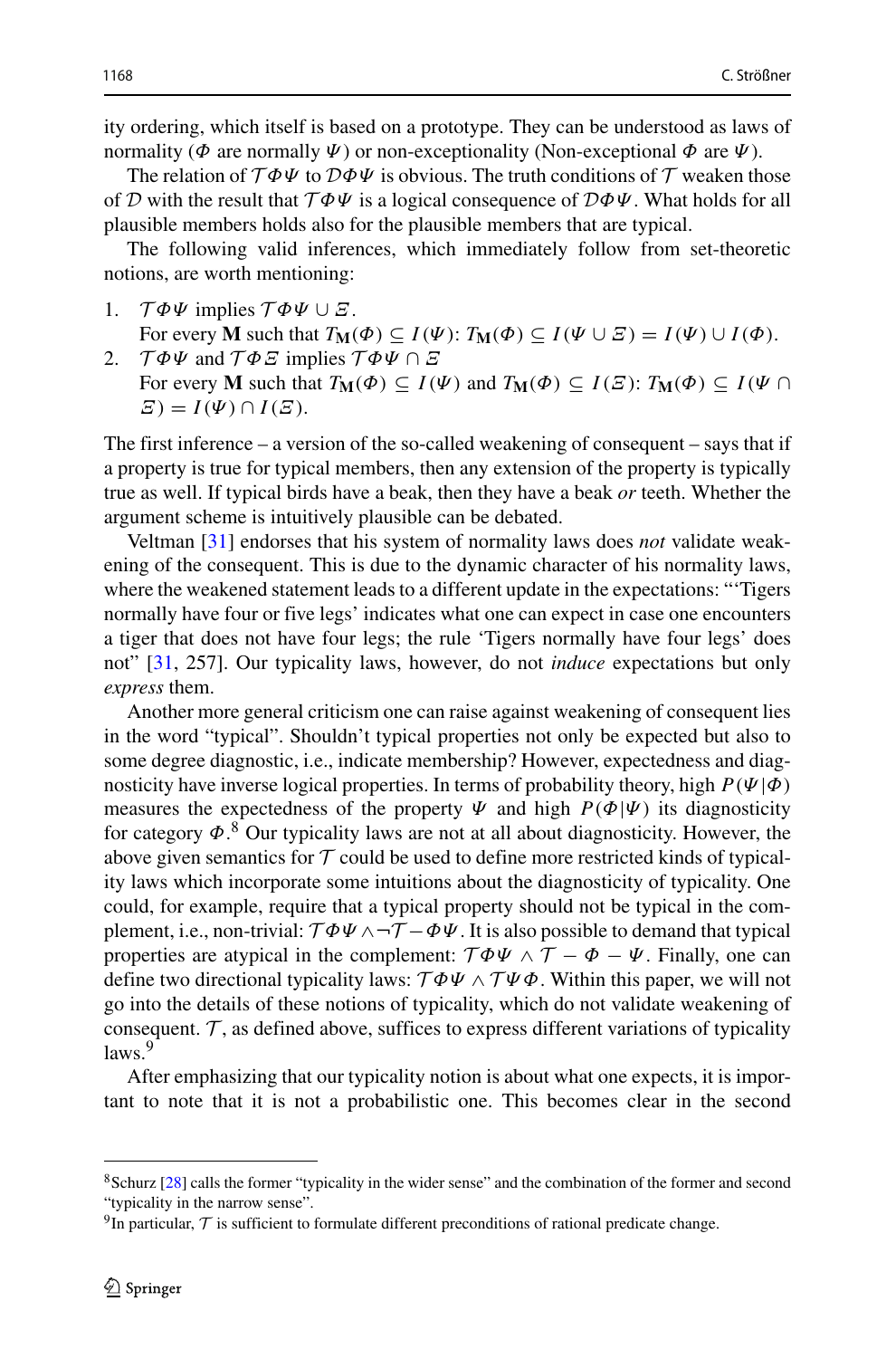inference, a set-theoretic version of the AND rule. It says that one can agglomerate typical properties by intersection and that the result will still be a typical property. The AND rule is a probabilistically lossy inference. If at least 99 % of mammals are viviparous and at least 99% of mammals are quadrupeds, it is not guaranteed that at least 99 % of them are both. There is a lower limit though: the extension of mammals consists of at least 98% viviparous quadrupeds.<sup>[10](#page-10-0)</sup> In a nutshell, the ADT account does not identify typicality with relative frequencies but it is compatible with accounts that take statistical frequency as an important component of typicality [\[27,](#page-23-18) [29\]](#page-24-3).

### **4 Predicate Change in AD and ADT**

We will now discuss how the change of atomic predicates, i.e., a change of analytic laws, can be captured and expressed by an enrichment of the outlined logics AD and ADT. Since category change involves alteration and continuity, there are two versions of predicate change: new members are included but no member vanishes or members are excluded but no new member enters the category. Moreover, predicate change involves not only a predicate that is changed but also a criterion that determines its result. From these remarks, we suggest the following definitions of exclusive and inclusive predicate change:

**Definition 11** (Inclusion) Let *Ψ* be an atomic predicate. The inclusion of *Ψ* with respect to  $\Phi$  on **M** yields the model  $\mathbf{M}|\Psi \uparrow \Phi$ , where  $I \in \mathbf{M}$  is changed to  $I' \in \mathbf{M}$ **M**| $\Psi \uparrow \Phi$  with  $I'(\Psi) = I(\Psi \cup \Phi)$  and  $I'(\Xi) = I(\Xi)$  for all other atomic predicates *Ξ*.

**Definition 12** (Exclusion) Let  $\Psi$  be an atomic predicate. The exclusion of  $\Psi$  with respect to  $\Phi$  on **M** yields the model **M**| $\Psi \downarrow \Phi$ , where  $I \in M$  is changed to  $I' \in$ **M**| $\Psi \downarrow \Phi$  with  $I'(\Psi) = I(\Psi \cap \Phi)$  and  $I'(\Xi) = I(\Xi)$  for all other atomic predicates *Ξ*.

These two definitions provide the foundation for extending AD and ADT to a dynamic logic of analytic change. We introduce two operators that express the results of the semantic change:

**Definition 13** (Dynamic AD and ADT) Dynamic AD and dynamic ADT add two unary modal operators to AD and ADT, respectively:

- 1.  $[\Psi \uparrow \Phi] \phi$  and  $[\Psi \downarrow \Phi] \phi$  are sentences of dynamic AD / ADT iff
	- (a) *Ψ* is an atomic predicate of AD /ADT,
	- (b) *Φ* is a (possibly complex) predicate of AD /ADT, and
	- (c)  $\phi$  is a sentence of dynamic AD / ADT.

<span id="page-10-0"></span> $10$ For more details on lossy inferences, see [\[22\]](#page-23-19).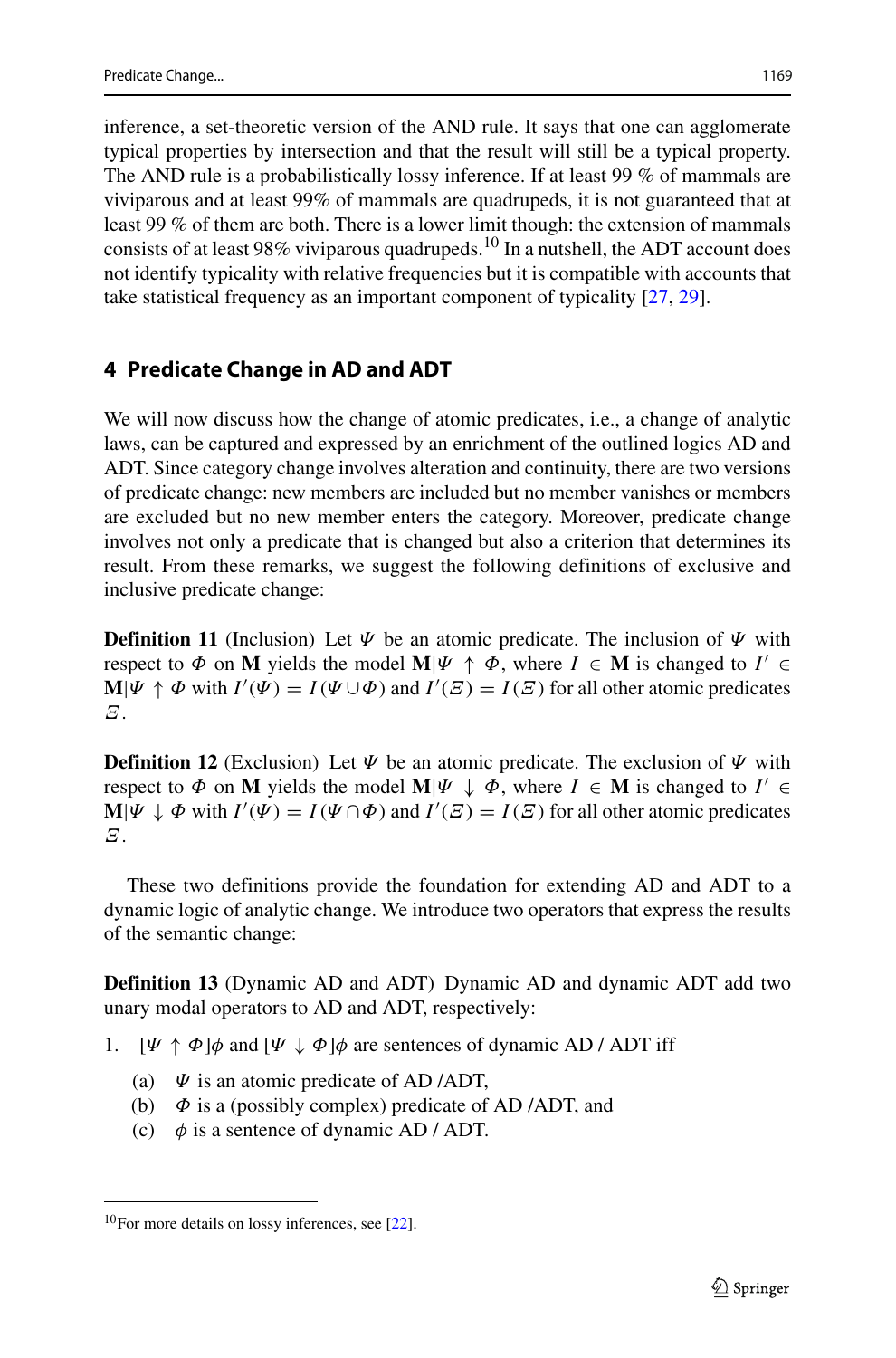2.  $\mathbf{M} \models [\Psi \uparrow \Phi] \phi \text{ iff } \mathbf{M} | \Psi \uparrow \Phi \models \phi \text{, and}$  $M \models [\Psi \downarrow \Phi] \phi$  iff  $M | \Psi \downarrow \Phi \models \phi$ 

Note that the dynamic operators can be iterated and occur inside sentences. For example,  $[\Psi \downarrow \Phi] \phi \wedge [\Phi \uparrow (\mathcal{Z}_1 \cap \mathcal{Z}_2)][\Phi \downarrow \mathcal{Z}_3] \psi$  is a scheme of a sentence, where *Ψ* and *Φ* need to be atomic predicates.

The first thing to address is the relation between AD / ADT and their dynamic counterparts. In the case of AD, this is quite straightforward: dynamic AD is reducible to AD.

**Proposition 1** (Reduction of dynamic AD to AD) *Every formula of dynamic AD can be translated to a formula of AD by the following two equivalences, formulated for an atomic*  $\mathbf{E}_1$  *that is changed with respect to*  $\mathbf{E}_2$ *:* 

- *I If φ contains no operation of predicate change, then* [*Ξ*<sup>1</sup> ↑ *Ξ*2]*φ is equivalent to*  $\phi_{\{E_1 \cup E_2 / E_1\}}$  *the result of substituting every*  $E_1$  *by*  $E_1 \cup E_2$  *in*  $\phi$ *.*
- *E If φ contains no operation of predicate change, then* [*Ξ*<sup>1</sup> ↓ *Ξ*2]*φ is equivalent to*  $\phi_{\lceil \mathcal{Z}_1 \cap \mathcal{Z}_2 / \mathcal{Z}_1 \rceil}$  *the result of substituting every*  $\mathcal{Z}_1$  *by*  $\mathcal{Z}_1 \cap \mathcal{Z}_2$  *in*  $\phi$ *.*

*In case several action expressions are nested, one starts at the most inner one and eliminates them step by step.*

*Proof* We prove this by induction. In the base step, we show that the equivalence holds for the atomic formulae, A*ΦΨ* and D*ΦΨ*. The induction step shows that the equivalence is then inherited to formulae that are more complex.

– For A*ΦΨ*: [*Ξ*<sup>1</sup> ↑ *Ξ*2]A*ΦΨ* iff A*ΦΞ*1∪*Ξ*2*/Ξ*1*ΨΞ*1∪*Ξ*2*/Ξ*1. By [*Ξ*<sup>1</sup> ↑ *Ξ*2] one refers to a model **M**|*A* in which *I* is changed to *I'* such that  $I'(E_1) = I(E_1 \cup E_2)$ . The definition of  $A$  only depends on  $I$  and  $I'$ , which yield the same sets before and after the change, respectively.

 $[E_1 \downarrow E_2]$ *A* $\Phi\Psi$  iff  $A\Phi_{[E_1 \cap E_2/E_1]}\Psi_{[E_1 \cap E_2/E_1]}$  follows similarly.

– For D*ΦΨ*:  $[E_1 \uparrow E_2] \mathcal{D} \Phi \Psi$  iff  $\mathcal{D} \Phi_{[E_1 \cup E_2 / E_1]} \Psi_{[E_1 \cup E_2 / E_1]}$ . *I* is changed to *I'* as above.  $\mathcal{D}$ depends not only on *I* and *I'* but also on the plausibility relation  $\geq$ . However, *P***M**<sub>|</sub>**A**<sup>(*Ξ*<sub>1</sub></sub>) is still identical to *P***M**(*Ξ*<sub>1</sub> ∪ *Ξ*<sub>2</sub>) because the plausibility relation is</sup> in both models identical. The changes in the set of plausible members thus only depend on the change of *I* to *I* .

 $[\mathcal{Z}_1 \downarrow \mathcal{Z}_2] \mathcal{D} \Phi \Psi$  iff  $\mathcal{D} \Phi_{\lceil \mathcal{Z}_1 \cap \mathcal{Z}_2 / \mathcal{Z}_1 \rceil} \Psi_{\lceil \mathcal{Z}_1 \cap \mathcal{Z}_2 / \mathcal{Z}_1 \rceil}$  follows similarly.

- Since the connectives are extensional, it holds: if  $\phi_1$  is equivalent to  $\phi_2$  and  $\psi_1$  is equivalent to  $\psi_2$ , then  $\neg \phi_1$  is equivalent to  $\neg \phi_2$ ,  $\phi_1 \wedge \psi_1$  is equivalent to  $\phi_2 \wedge \psi_2$ , and  $\phi_1 \vee \psi_1$  is equivalent to  $\phi_2 \vee \psi_2$ .
- Every formula *φ* without predicate change operations only consists of D*ΦΨ*,  $\mathcal{A}\Phi\Psi$ , and the propositional connectives. Thus,  $[\Phi \downarrow \Psi]\phi$  is equivalent to  $\phi_{\lceil \phi \cap \Psi/\phi \rceil}$  and  $[\phi \uparrow \Psi]\phi$  is equivalent to  $\phi_{\lceil \phi \cup \Psi/\phi \rceil}$  if  $\phi$  contains no predicate changing operation.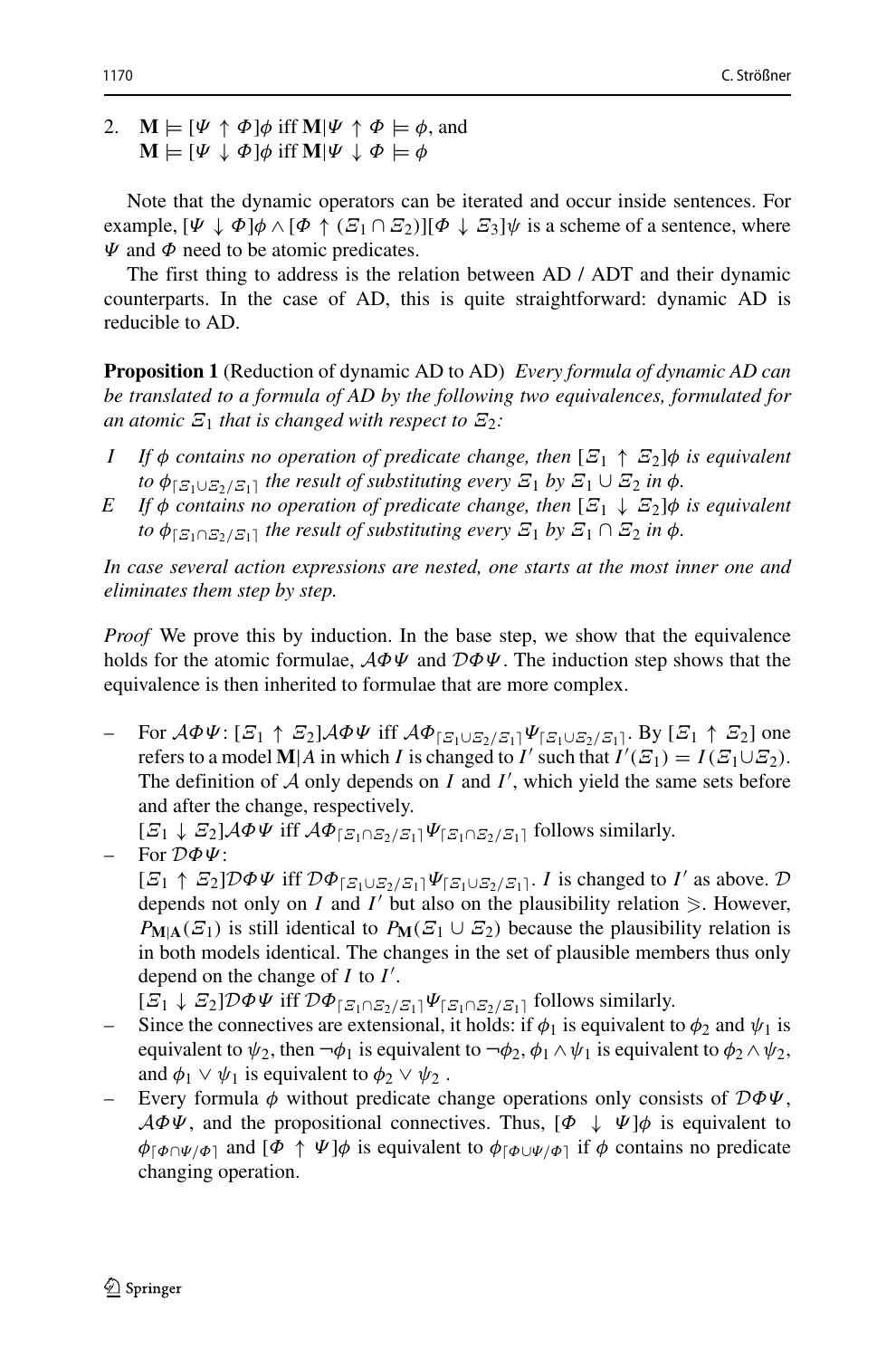in Defintion 13.

If  $\phi$  contains predicate changes, the subformulae without further nested predicate changes are translated before the next outer operations until all predicate changes are eliminated.  $\Box$ 

The possibility of translation shows that predicate change, while being a kind of conceptual change, has no effects on expressive power and is far from causing incommensurability. The analytic and doxastic laws that become true for *Φ* were previously true for *Φ* ∪*Ψ* or *Φ* ∩*Ψ* respectively. Considering Carnap's example of the changed predicate FISH, this means that after excluding whales from fish, the new laws about fish are the old laws about fish that are not whales.

A corresponding proposition is not valid for ADT, because typicality laws are concept dependent. After excluding whales from fish, the new typical properties of fish are not the previous typical properties of fish that are not whales, because we do not have *proper* typicality laws for FISH THAT ARE NO WHALES.  $^{11}$  $^{11}$  $^{11}$  Thus,  $\mathcal T$  laws are not translatable from dynamic ADT to ADT.

There is a way to overcome this untranslatability. With a minor enrichment of ADT one can get an according reduction. We need to introduce ternary laws  $\mathcal{T}^{\mathcal{Z}}\Phi\Psi$ , read as *Ψ* is *Ξ*-typical for *Φ*, extending (dynamic) ADT to (dynamic) ADT3.

**Definition 14** (ADT3 and ternary  $T$  laws) The logic ADT3 is defined as an extension of ADT that includes ternary typicality laws:

All predicates and formulae of ADT are predicates and formulae of ADT3. If *Ξ*,  $\Phi$ , and  $\Psi$  are predicates of ADT3, then  $\mathcal{T}^{\mathcal{Z}}\Phi\Psi$  is a formula of ADT3.  $\mathbf{M} \models \mathcal{T}^{\mathcal{Z}} \Phi \Psi$  iff  $T_{\mathbf{M}}^{\mathcal{Z}}(\Phi) \subseteq I(\Psi)$ , where  $T_{\mathbf{M}}^{\mathcal{Z}}(\Phi) = \{x \in P_{\mathbf{M}}(\Phi) | \neg \exists y (y \in \Psi) \}$  $P_{\mathbf{M}}(\Phi) \wedge y \succ_{P_t(\Xi)} x$  }. Dynamic ADT3 is the extension of ADT3 by the dynamic operations as outlined

Put in words,  $\mathcal{T}^{\mathcal{Z}} \Phi \Psi$  is true if and only if  $\Psi$  is true for those plausible  $\Phi$  that resemble the prototype of a third predicate *Ξ* best. With this law type, one can, for example, express that the most fish-like mammals (cetaceans) live in the ocean or that the most reptile-like mammals (monotremes, e.g., platypus) lay eggs. The usual typicality laws, we introduced previously, are just a special case where  $\mathcal{E} = \Phi$ .

The most important thing about dynamic ADT3 is that it allows for translation between typicality laws before and after a conceptual change:

**Proposition 2** *Every formula*  $[\mathcal{Z}_1 \uparrow \mathcal{Z}_2] \phi$  *and*  $[\mathcal{Z}_1 \downarrow \mathcal{Z}_2] \phi$  *in dynamic ADT3 can be translated to an equivalent formula without action operators by Proposition 1 and the following two equivalences:*

 $[E_1 \uparrow E_2]$  $\mathcal{T}^{\mathcal{Z}}$  $\Phi \Psi$  *is equivalent to*  $\mathcal{T}^{\mathcal{Z}} \Phi_{[\mathcal{Z}_1 \cup \mathcal{Z}_2 / \mathcal{Z}_1]} \Psi_{[\mathcal{Z}_1 \cup \mathcal{Z}_2 / \mathcal{Z}_1]}$ *, the result of substituting any*  $\mathcal{Z}_1$  *by*  $\mathcal{Z}_1 \cup \mathcal{Z}_2$  *in*  $\Phi$  *and*  $\Psi$ *.* 

<span id="page-12-0"></span><sup>&</sup>lt;sup>11</sup> Since the typicality ordering cannot discriminate between different members, all plausible members are typical. The only typicality laws follow from corresponding doxastic laws.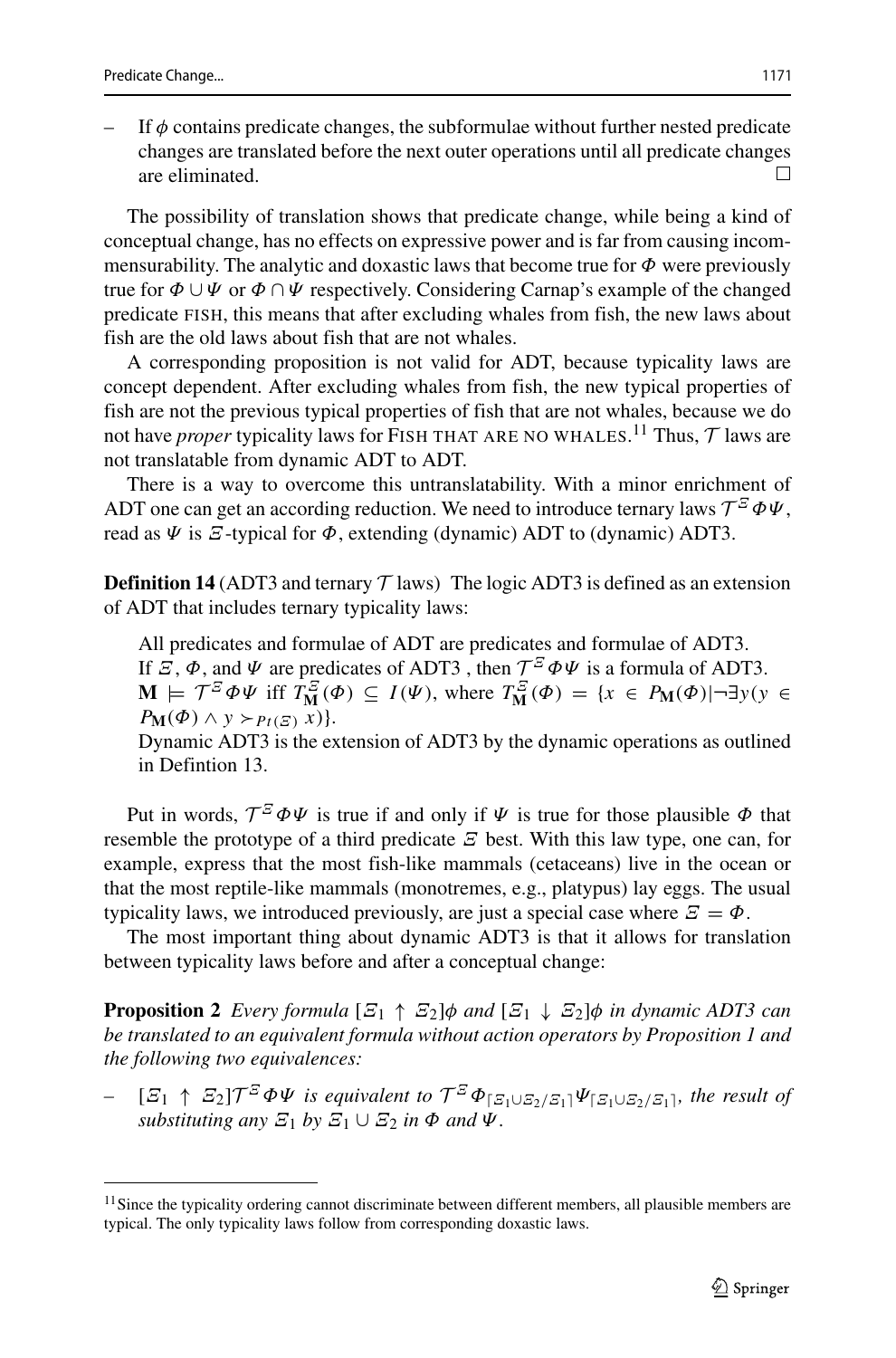$[*Σ*<sub>1</sub>$  *↓*  $\Xi$ <sub>2</sub>] $\mathcal{T}^{\mathcal{Z}}$  $\Phi\Psi$  *is equivalent to*  $\mathcal{T}^{\mathcal{Z}}\Phi_{\{\Xi_1 \cap \Xi_2 / \Xi_1\}}\Psi_{\Xi_1 \cap \Xi_2 / \Xi_1}$ *, the result of substituting any*  $\mathcal{Z}_1$  *by*  $\mathcal{Z}_1 \cap \mathcal{Z}_2$  *in*  $\Phi$  *and*  $\Psi$ *.* 

*Proof* By Proposition 1, we can translate laws of the form A*ΦΨ* and D*ΦΨ*. Binary typicality laws  $T\Phi\Psi$  can be reformulated to  $T^{\Phi}\Phi\Psi$ . We show that this ternary law is indeed translatable by proving the above-given equivalences:

The truth value of  $\mathcal{T}^{\Phi} \Phi \Psi$  depends on  $I(\Psi)$  and on  $T^{\Phi}_{\mathbf{M}}(\Phi)$ . In order to determine the set  $T_{\mathbf{M}}^{\phi}(\phi)$ , one first needs to fix the plausible members of  $\phi$ . This works as outlined for  $D$  above. Now, we only need to ensure that the typicality ordering remains the same. This is guaranteed by the fact that reference of the typicality, i. e.  $\mathcal{Z}$ , is fixed. The translation of  $I(\Psi)$  is trivial.

The equivalences for ternary  $T$  laws, together with the ones for  $A$  and  $D$  from Proposition 1, suffice to translate all basic laws. For connectives and nesting the proof proceeds as above for AD and ADT. П

Predicate change in dynamic ADT is not incommensurable in the sense that there can be no communication about laws before and after the change. All formulae can be translated to dynamic ADT3, where dynamic formulae have an equivalent nondynamic formula. Note, however, that binary typicality laws have only corresponding ternary translations. For example, after excluding WHALES from FISH, the new typicality laws for FISH are not the old typicality laws for FISH THAT ARE NOT WHALES, but the laws of fish-likeness for FISH THAT ARE NO WHALES. The formulation of ternary typicality is slightly weird and uncommon in natural language. In this sense, typicality laws are more difficult to translate. Luckily, as we discuss in the next section, many predicate changes do not affect typical members and we will not have to rely on translations to ternary typicality laws.<sup>12</sup>

Predicate change entails no change in expressive power. However, it influences the laws of the system, most directly the analytic laws.<sup>13</sup> It is easily verified that the following two formulae are tautological:

[*Φ* ↑ *Ψ*]A*Ψ Φ* [*Φ* ↓ *Ψ*]A*ΦΨ*

It might be worrying that this holds even for seemingly inconsistent analytic laws. For example,  $\Phi \uparrow -\Phi$  empties  $I'(-\Phi)$ , which makes  $A - \Phi \Phi$  trivially true. A similar effect occurs for  $\Phi \downarrow \Phi$ : now  $I'(\Phi) = \emptyset$ , which trivially fulfils  $A\Phi - \Phi$ . However, such trivialisations only occur if a meaningful predicate is changed to a paradoxical one (i.e., a predicate without conceivable instances).

Any analytic law, even for complex predicates, can be created by procedures of inclusion and exclusion, as demonstrated by Proposition 7 in the Appendix. The general applicability of predicate change is a virtue in its own right, but it does not

<span id="page-13-0"></span><sup>&</sup>lt;sup>12</sup>We will no longer consider ADT3 and ternary laws, which we only introduced in order to secure translatability, in the next section.

<span id="page-13-1"></span><sup>&</sup>lt;sup>13</sup>From here on, we don't compare equivalent translations, but the laws before and after the change, e.g.,  $\mathcal{A}\Phi\Psi$  with  $[\mathcal{E}_1 \uparrow \mathcal{E}_2]\mathcal{A}\Phi\Psi$  and  $[\mathcal{E}_1 \downarrow \mathcal{E}_2]\mathcal{A}\Phi\Psi$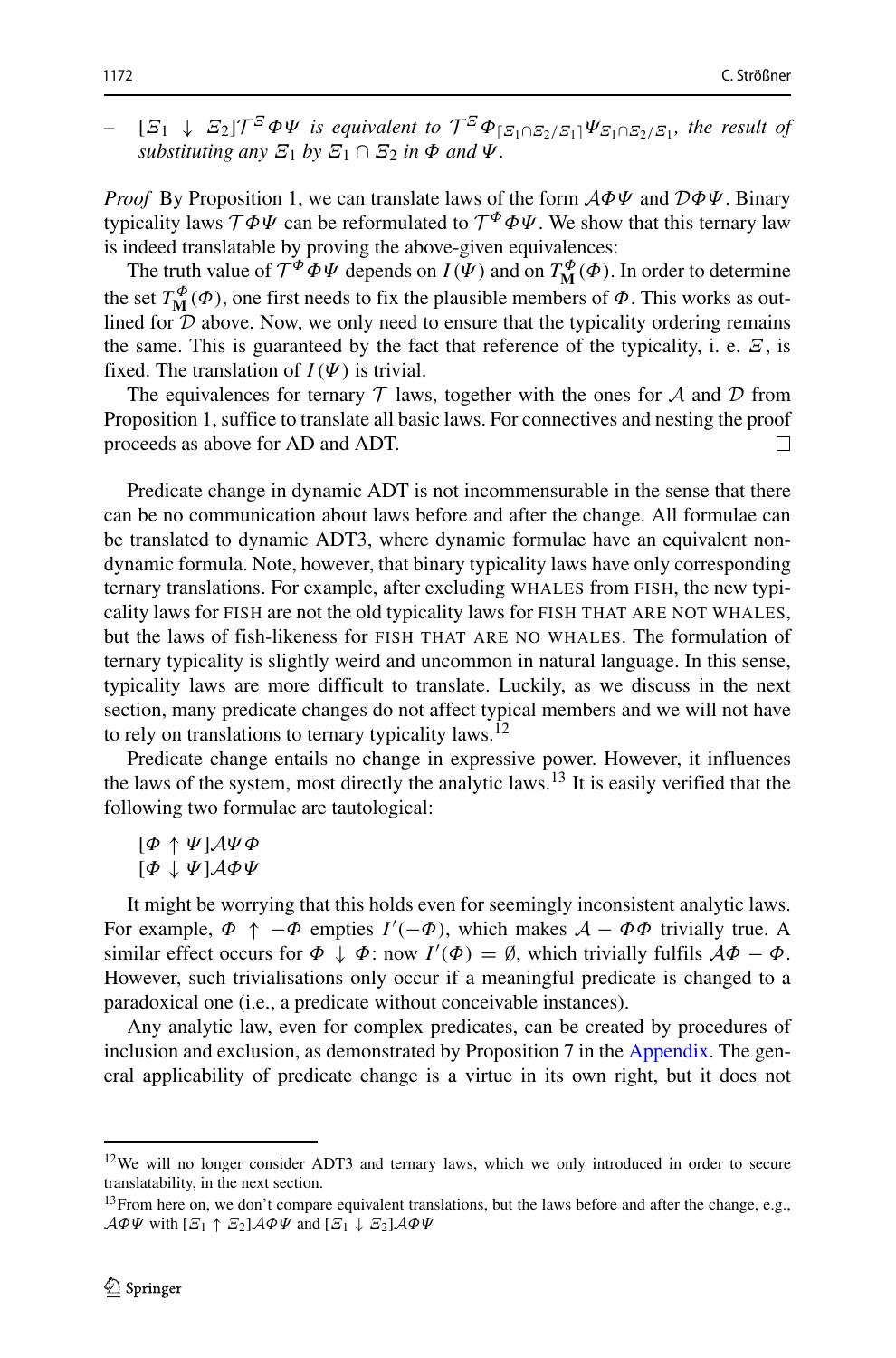capture the rational restrictions predicate change should have and usually has. This will be the central theme of the following section.

## **5 Rational Restrictions**

There are two ways to evaluate the rationality of predicate change. We can look at the initial state of the belief system that encourages predicate change, i.e., its motivations. The second option is to evaluate the results of predicate change, especially whether the new system preserves laws of the old system. We begin by sketching the first perspective before giving attention to the second one.

### **5.1 Motivation**

An important motivation of predicate change is an adjustment of meaning to doxastic laws or to typicality laws by excluding category members that violate the law. We will call such a change *analytification by exclusion*. Its doxastic version presupposes a law D*ΦΨ*, while the typicality driven exclusion is motivated by T *ΦΨ*.

**Definition 15** (Analytification by exclusion) The exclusion  $\Phi \downarrow \Psi$  on model M is a doxastic analytification iff  $M \models D\Phi\Psi$  and a typicality analytification iff M  $\models$ T *ΦΨ*.

The doxastic analytification is appropriate if a law is quite firm and an empirical revision unwarranted. For example, since we are highly confident that humans are mortal, we might refuse to call an immortal human still a human, even if begotten by humans. By excluding this, we create a conceptual law from a doxastic one. Doxastic analytification only concerns hypothetical category members. It adjusts conceptual systems to fundamental beliefs, but it neither covers the recent exclusion of Pluto from the category of planets nor the reclassification of whales, as depicted by Carnap. In both cases, real, maximally plausible members were excluded. Their "defect" was rather that they differed from the more paradigmatic instances in crucial aspects. They were *atypical* in some of their properties.

Typicality analytification by exclusion makes some typical properties analytical. Within this process, several atypical members are excluded from the category. The reasons for this step can be diverse. In the case of Pluto, the new definition – a round celestial object that orbits a star and has cleared its neighbourhood – was arguably motivated by the wish to keep the number of existing planets low. The redefinition seemed slightly artificial and raised criticism. In Carnap's example, however, the new defining properties of fish, like inner body structure or gills, became indeed more central.

Analytification by inclusion looks different. If we took T *ΦΨ* or D*ΦΨ* as justification for  $\Phi \uparrow \Psi$ , we would create a reverse analytic law of the form  $\mathcal{A}\Psi\Phi$ . This turns a plausible or typical property into a sufficient condition of membership, which is highly questionable. For example, humans are mortal but it would be very strange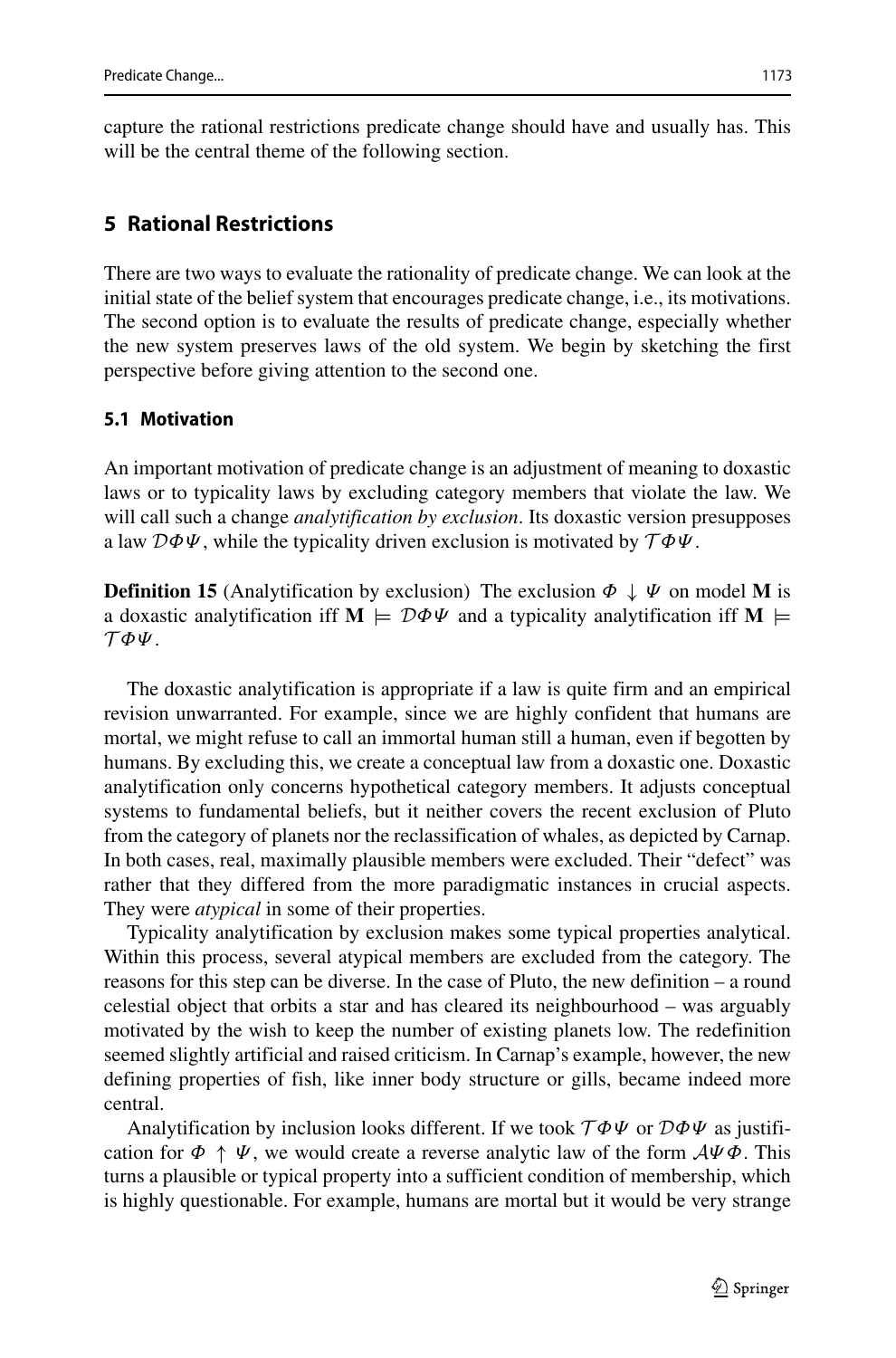to call every mortal being a human. For this kind of change, we rather need a law  $D\Psi\Phi$  or  $\mathcal{T}\Psi\Phi$ , where the changed predicate occurs as the ascribed property. Thus, one may extend the meaning of a predicate  $\Phi$  to  $\Phi \cup \Psi$  if the most plausible or the most typical *Ψ* are already *Φ*.

**Definition 16** (Analytification by inclusion) The inclusion  $\Phi \uparrow \Psi$  on model M is a doxastic analytification iff **M**  $\models D\Psi \Phi$  and a typicality analytification iff **M**  $\models$ T *Ψ Φ*.

Analytifications are not the only kinds of predicate change that can occur. We will look at a further kind of change, namely the integration of categories into superordinated categories by inclusive predicate change. For example, mammals plausibly have a number of crucial features (middle ear bones, diaphragma and so on). A category the members of which expose these crucial features as well is perceived as belonging to mammals. The reasoning resembles an abduction. Subsuming the subcategory under another category explains many of its crucial features. Here the motivation behind  $\Phi \uparrow \Psi$  is that fundamental laws of  $\Phi$  apply to  $\Psi$  as well and cover several of its regularities. If  $D\Phi \mathcal{E}_1$ ,  $D\Phi \mathcal{E}_2$ ,...,  $D\Phi \mathcal{E}_n$  are the crucial laws of  $\Phi$  and it also holds that  $D\Psi \mathcal{E}_1, D\Psi \mathcal{E}_2, ..., D\Psi \mathcal{E}_n$ , then it is appropriate to perceive  $\Psi$  as a subcategory of  $\Phi$ <sup>[14](#page-15-0)</sup>. Let us thus say that integration is relative to a critical predicate *Ξ*, usually an intersection of important properties (i.e.,  $\overline{z} = \overline{z_1} \cap \overline{z_2} \cap \dots \cap \overline{z_n}$ ), that serves as a criterion of the integration.

The same considerations can be made for typicality laws. If central typical properties of  $\Phi$  are also typical for  $\Psi$ , we can view  $\Psi$  as subcategory of  $\Phi$ . In folk taxonomies, typicality integration can even overrule scientific classification. For example, instead of their close biological relatedness, melons are integrated into the fruit category while cucumbers are considered as legume, because their typical tastes and usages resemble these different categories, respectively.

We define the basic integration for doxastic and typicality laws accordingly:

**Definition 17** (Integration) For an atomic predicate  $\Phi$  the inclusion  $\Phi \uparrow \Psi$  on model **M** is a doxastic integration of  $\Psi$  to  $\Phi$  with respect to  $\Xi$  if  $M \models \mathcal{D}\Phi\Xi$  as well as  $M \models D \Psi E$  and a typicality integration with respect to  $E$  if  $M \models \mathcal{T} \Phi E$  as well as  $\mathbf{M} \models \mathcal{T} \Psi \mathcal{Z}$ .

This definition gives the fundamental procedure of integration. However, our intuition about justified integrations is more demanding, especially with respect to the criterion  $\mathcal E$ . For one thing, the role of the criterion is different for  $\Phi$  and  $\Psi$ . The criterion should be very salient for *Φ* while *Ψ* can have many other, even more important properties. Intuitively, integration should not be symmetric. An integration of MELON

<span id="page-15-0"></span><sup>14</sup>Note, however, that we should not demand that this relationship holds for *all* D laws of *Φ*. This would also presuppose that D*Ψ Φ*, since D*ΦΦ* is logically true, and integration would collapse into analytification.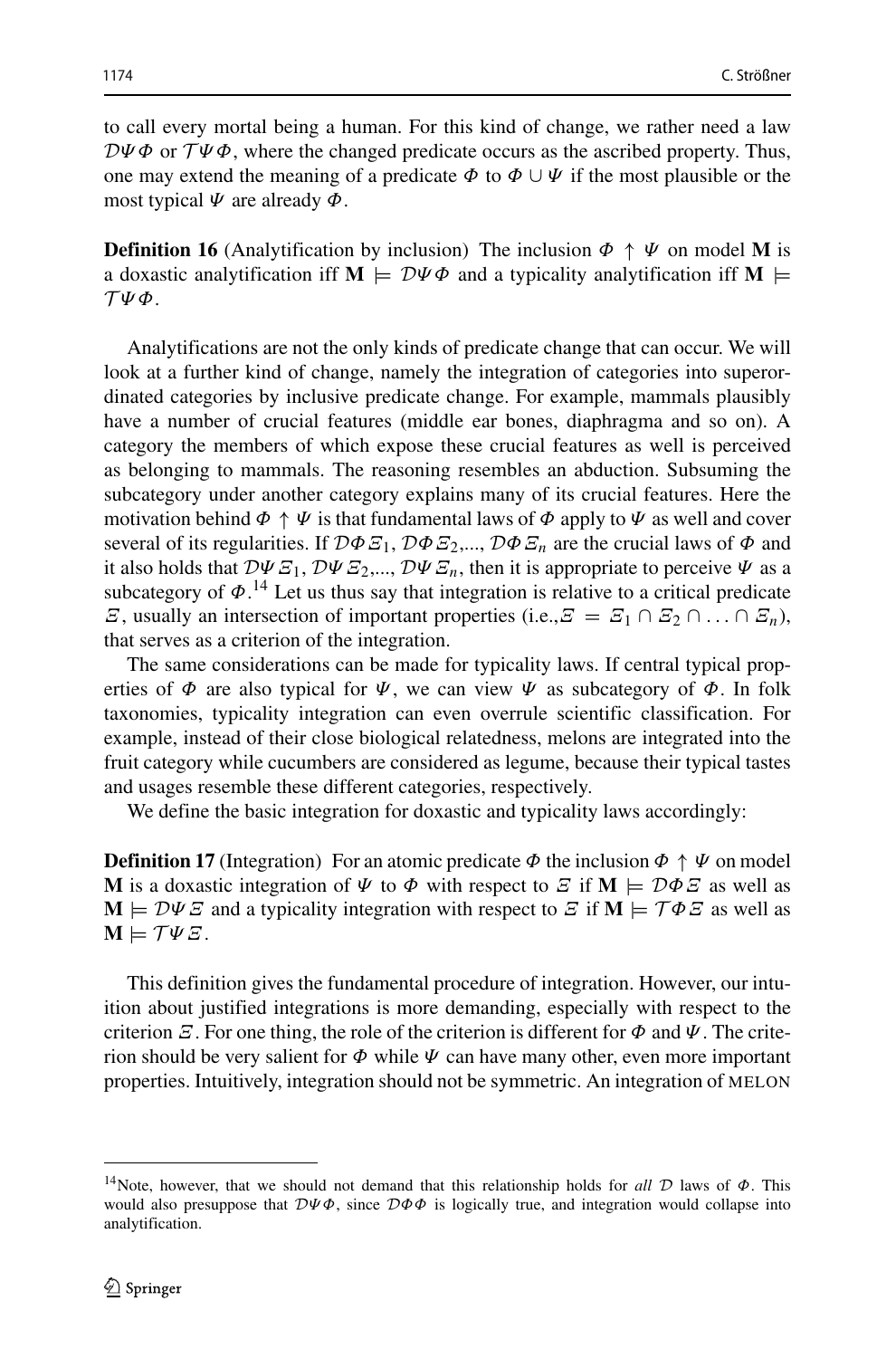to FRUIT means that melons become a subcategory of fruits. This is something totally different from the (slightly insane) integration of FRUIT into MELON.

There are several constraints one can impose on *Ξ*, the criterion of integration. First, one can demand that *Ξ* comprises all non-analytic regularities of *Φ*. This intuitive condition can be called *centrality*. Another way to emphasize the specific role *Ξ* plays for  $\Phi$  is to demand that  $\Phi$  is the only predicate that is lawfully related to  $\mathcal{E}$ . No conceptually disjoint predicate accords to the same laws. This demand can be called *distinctiveness.* Finally, if  $\mathcal{Z}$  is the criterion of integrating  $\Psi$ , it should not lawfully apply to other predicates that are *not* integrated. We call this demand *exhaustiveness*. These additional restrictions quantify over predicates. They are expressible as metalogical conditions. We can formulate them for doxastic integrations as well as for typicality integrations

- **Centrality** 
	- A doxastic integration  $\Phi \uparrow \Psi$  on **M** with respect to *Ξ* is central iff for all predicates *ϒ* such that D*Φϒ* ∧¬A*Φϒ* it holds that D*ΦΞ* |= D*Φϒ*.
	- A typicality integration  $\Phi \uparrow \Psi$  on **M** with respect to *Ξ* is central iff for all predicates  $\Upsilon$  such that  $\mathcal{T}\Phi\Upsilon \wedge \neg \mathcal{A}\Phi\Upsilon$  it holds that  $\mathcal{T}\Phi\Xi \models$  $T$ *Φ* Υ $^{15}$  $^{15}$  $^{15}$
- **Distinctiveness** 
	- A doxastic integration  $\Phi \uparrow \Psi$  on **M** with respect to *Ξ* is distinctive iff for all predicates  $\Upsilon$ , such that  $M \models A\Phi - \Upsilon$ , it holds that  $M \models$ ¬D*ϒΞ*.
	- A typicality integration  $\Phi \uparrow \Psi$  on **M** with respect to *Ξ* is distinctive iff for all predicates  $\Upsilon$ , such that  $M \models A\Phi - \Upsilon$ , it holds that  $M \models$ ¬T *ϒΞ*.
- **Exhaustiveness** 
	- A doxastic integration  $\Phi \uparrow \Psi$  on M with respect to *Ξ* is exhaustive iff for all predicates  $\Upsilon$ , such that  $M \models \mathcal{D}\Upsilon \mathcal{E}$ , it holds that  $M \models \mathcal{A}\Upsilon\Psi$ .
	- A typicality integration  $\Phi \uparrow \Psi$  on **M** with respect to *Ξ* is exhaustive iff for all predicates  $\Upsilon$ , such that  $M \models \mathcal{T} \Upsilon \mathcal{Z}$ , it holds that  $M \models \mathcal{A} \Upsilon \Psi$ .

Reconsidering Carnap's example of the whales, the critical change is not so much the exclusion of whales from fish but their integration to mammals, based on the fact that properties for mammals – the suckling of the offspring, the structure of the heart, lungs, etc. – were known to be true about whales as well.

Let us characterise this integration in terms of the given constraints. The inclusion of whales to mammals in the tenth edition of *Systema Naturae* is distinctive. It is also exhaustive insofar as Linnaeus included all (known) species with the respective properties to the category of mammals. No other disjoint category had the same

<span id="page-16-0"></span><sup>&</sup>lt;sup>15</sup>With this formulation, the typicality integration also includes a doxastic integration, because all doxastic laws are also typicality laws. One can define a weaker version of typicality integration by presupposing T *Φϒ* ∧ ¬D*Φϒ* instead of T *Φϒ* ∧ ¬A*Φϒ*.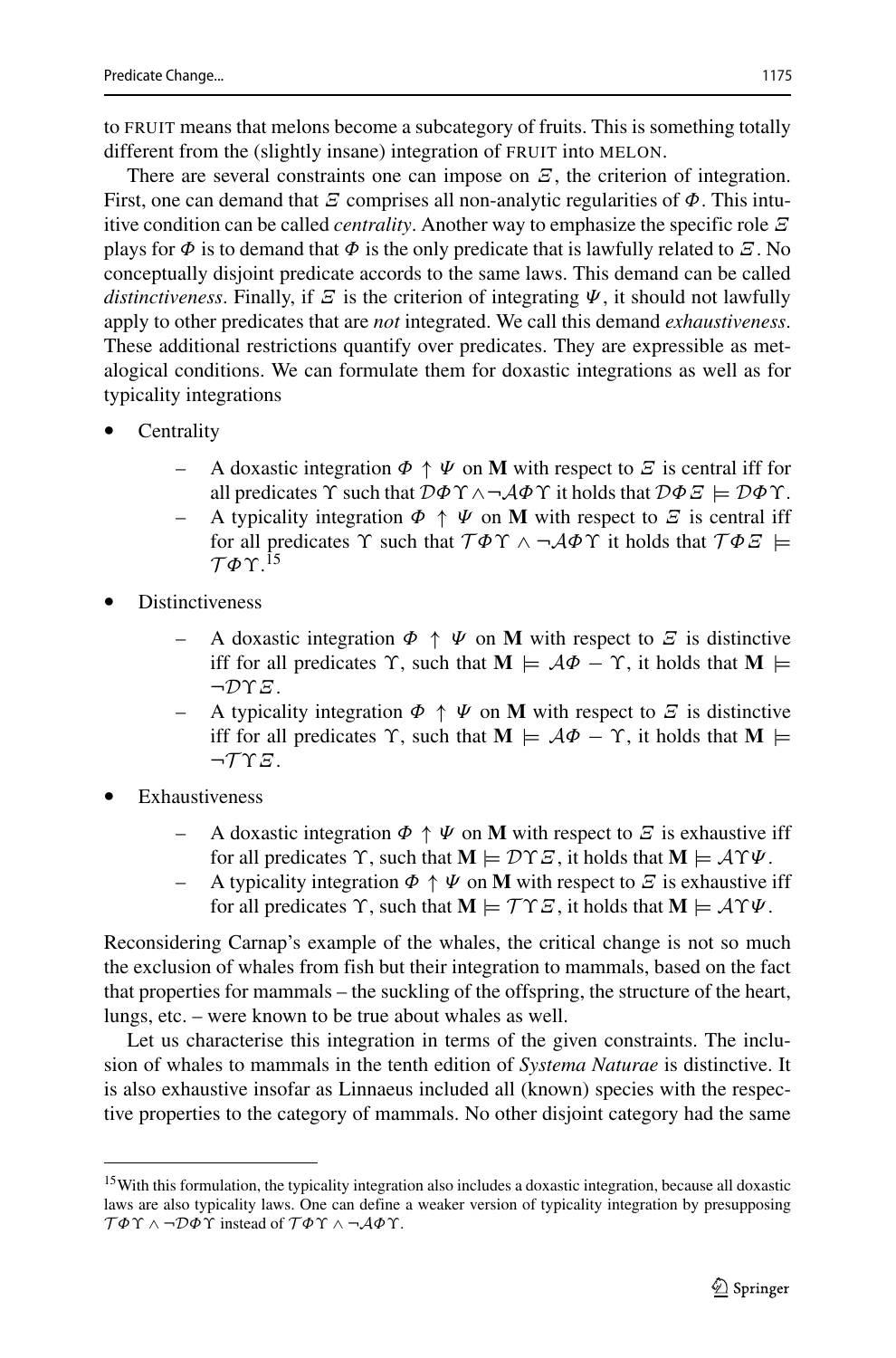properties. Arguably, the integration was central or at least close to central, as it was based on the proper plausible properties of mammals that were known. The seeming counterexample, namely that mammals are quadrupeds, was already loosened up when Linnaeus decided to include humans to the quadrupeds in the first edition of *Systema Naturae*. [16](#page-17-0)

By classifying cetaceans as mammals, one also needed to exclude them from the fish. Otherwise, the analytic truth that fish are no mammals would be lost. In this case, one predicate change motivated another one. As a final motivation of predicate change we define such a recovering predicate change:

**Definition 18** (Recovering) For an atomic *Φ* and a model **M**|*A* after a change *A*, the inclusion  $\Phi \uparrow \Psi$  on **M**|*A* is a recovery of  $A\Psi \Phi$  iff **M**  $\models A\Psi \Phi$ , and the exclusion *Φ* ↓ *Ψ* on **M**|*A* is a recovery of A*ΦΨ* iff **M** |= A*ΦΨ*.

For the predicate change of WHALE, we propose the following reconstruction, which slightly differs from the one Carnap gives. After having been perceived as a kind of fish, whales were integrated into the category of mammals on the ground of numerous unique features they share with mammals but not with other animals. Linaeaus names inter alia the structure of the heart, the warm blood, the lungs, jaws, lactiferous teats in females, and hair. The exclusion of cetaceans from fish was merely a recovering predicate change, directly following the previous integration. Within the whole process, the outer appearance, as well as the habitat of the animal, lost importance. An aquatic living environment and fish-like shape was no longer a sufficient condition for *being* a fish. The formerly analytic property of quadrupedia to have four feet was lost in the category of mammals, but it remained a typicality law. Linné  $[20]$  $[20]$ mentions having four legs and a tail as typical properties of mammals. Thus, even within the quite drastic restructuring of taxonomy, we find continuity. This brings us to the second perspective we can take when evaluating conceptual change, namely conservativity. To which degrees do exclusions and inclusions preserve doxastic and typicality laws?

#### **5.2 Conservativity**

Let us now discuss restrictions of a predicate change *A*, either inclusion or exclusion, by its impact on the non-analytic laws. That means, we compare the status of the laws  $\mathcal{D}\Phi\Psi$  and  $\mathcal{T}\Phi\Psi$  in **M** and **M**|*A*. A completely radical change can lead to an alteration of plausible and typical members of  $\Phi$  by new ones. It would be possible to replace laws like  $T\Phi\Psi$  and  $D\Phi\Psi$  by the contrary laws  $T\Phi - \Psi$  and  $D\Phi - \Psi$ . The idea of conservativity is that the impact of conceptual change is restricted.

A minimally restricted form of predicate change is a *slightly conservative* predicate change. This excludes that laws are replaced by contrary ones but allows that old laws are lost *and* that new laws begin to hold. By a so-called *moderately conserva-*

<span id="page-17-0"></span><sup>&</sup>lt;sup>16</sup>Digital versions of the editions are available in the biodiversity heritage library: [\[21\]](#page-23-21) first included humans as quadrupeds and [\[20\]](#page-23-20) included the cetaceans and renamed the category to "mammalia".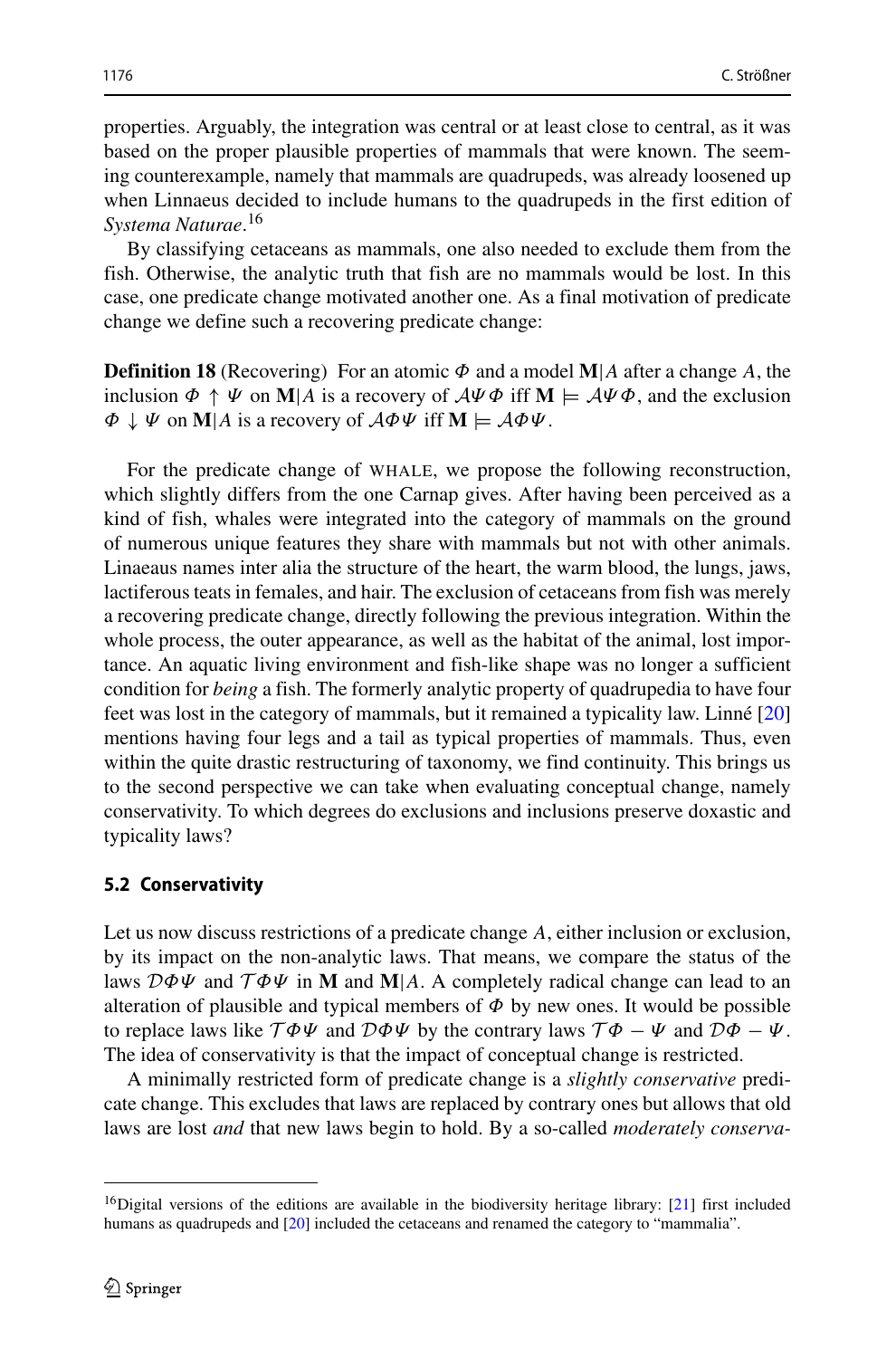1177

ones persist, or old laws are lost but no new laws arise. The maximally conservative version is *strictly conservative* predicate change, which forbids both, the loss of old laws and the arising of new laws for the changed predicate.

Conservativity restrictions can also be formulated by the effect a predicate change has on the plausible and typical members of the category in model **M** in comparison to  $M/A$ . Let us characterise this for typicality. Non-conservative change allows that all typical members are replaced, either because they are excluded or because new members suppress the old ones. A slightly conservative change forbids this. For a moderate change, we demand that the old typical members are either a subset or a superset of the new members. Strictly conservative change requires that there is no change of typical members at all. Table [1](#page-18-0) gives an overview of increasingly demanding degrees of conservativity for typicality laws and typical members.

The according characterisation can be applied for plausible members. There is, however, one notable deviation. Because the plausibility ordering is totally connected, the slightly conservative change of plausible members collapses into the moderate variant. If one of the maximal members is degraded by an inclusive predicate change, then all others will be degraded as well. Similarly for exclusion: if a formerly dominated member becomes upgraded after exclusion of some maximal members, all maximal members must have been excluded. If one maximal member remains after the change, no previously dominated object can rise to this status. In both cases, any slightly conservative change is also moderately conservative. Table [2](#page-19-0) gives the corresponding overview.

The conservativity constraints for laws and for members are not equivalent, though they are formulated in a corresponding way. The restriction on the typical or plausible members implies the according restriction on the laws. For example, if the typical members are the same before and after the change, then the typicality laws will be the same before and after the change because they are defined on the set of typical members. However, it is possible that there is no change in typicality laws but a change in the typical members, namely if the new typical members comply with the same laws as the old ones.

The preservation of laws by conservative predicate change on a predicate  $\Phi$  can be illustrated by the relations of the square of oppositions. Slightly conservative change

| For typicality laws                                                                        | For typical members                                               |
|--------------------------------------------------------------------------------------------|-------------------------------------------------------------------|
| If $\mathcal{T}\Phi\Psi$ , then $[A] \neg \mathcal{T}\Phi - \Psi$ .                        | $T_{\mathbf{M}}(\Phi) \cap T_{\mathbf{M} A}(\Phi) \neq \emptyset$ |
|                                                                                            |                                                                   |
| If $\neg \mathcal{T} \Phi \Psi$ , then $[\Phi \uparrow \Psi] \neg \mathcal{T} \Phi \Psi$ . | $T_{\mathbf{M}}(\Phi) \subseteq T_{\mathbf{M} A}(\Phi).$          |
| If $\mathcal{T}\Phi\Psi$ , then $[\Phi \downarrow \Psi] \mathcal{T}\Phi\Psi$ .             | $T_{\mathbf{M}}(\Phi) \supseteq T_{\mathbf{M} A}(\Phi).$          |
| $\mathcal{T}\Phi\Psi$ iff $[A]\mathcal{T}\Phi\Psi$ .                                       | $T_{\mathbf{M}}(\Phi) = T_{\mathbf{M} A}(\Phi).$                  |
|                                                                                            |                                                                   |

<span id="page-18-0"></span>**Table 1** Conservativity restrictions for *Φ*-changing action *A* (expressed by [*A*]) on **M** with respect to the *typicality laws* of *Φ* and with respect to the *typical members* of *Φ*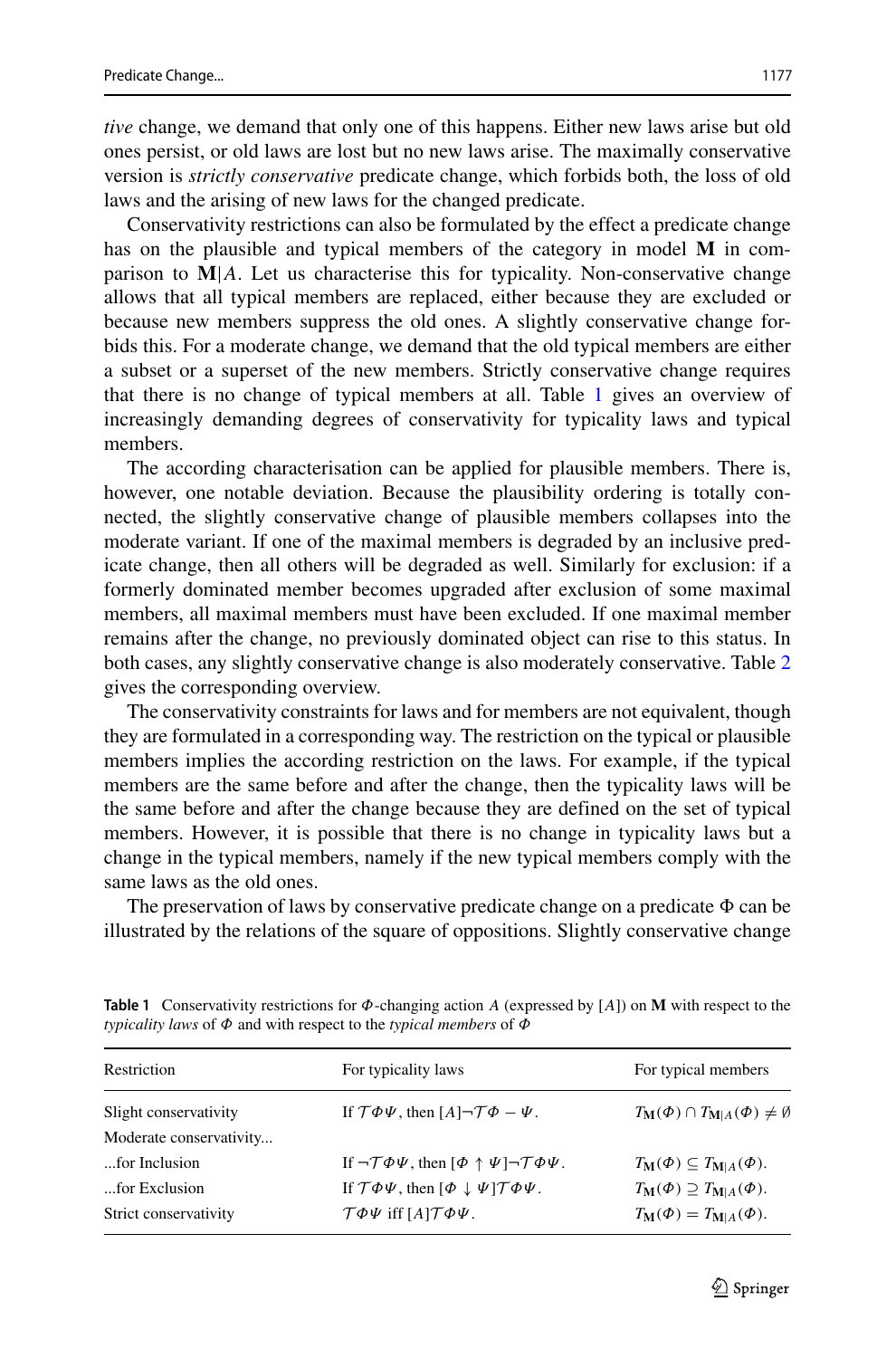| For doxastic laws                                                                        | For plausible members                                    |
|------------------------------------------------------------------------------------------|----------------------------------------------------------|
| If $\mathcal{D}\Phi\Psi$ , then $[A] \neg \mathcal{D}\Phi - \Psi$ .                      |                                                          |
|                                                                                          |                                                          |
| If $\neg \mathcal{D}\phi \psi$ , then $[\phi \uparrow \psi] \neg \mathcal{D}\phi \psi$ . | $P_{\mathbf{M}}(\Phi) \subseteq P_{\mathbf{M} A}(\Phi).$ |
| If $\mathcal{D}\Phi\Psi$ , then $[\Phi \downarrow \Psi] \mathcal{D}\Phi\Psi$ .           | $P_{\mathbf{M}}(\Phi) \supseteq P_{\mathbf{M} A}(\Phi).$ |
| $\mathcal{D}\Phi\Psi$ if and only if $[A]\mathcal{D}\Phi\Psi$ .                          | $P_{\mathbf{M}}(\Phi) = P_{\mathbf{M} A}(\Phi).$         |
|                                                                                          |                                                          |

<span id="page-19-0"></span>**Table 2** Conservativity restrictions for *Φ* changing action *A* (expressed by [*A*]) on **M** with respect to the *doxastic laws* of *Φ* and with respect to the *plausible members* of *Φ*

The cell from slightly conservative change of members is empty, since such a change of plausible members is always moderatly conservative as well

allows going from a universal operation to its particular dual one. Moderate exclusion preserves (universal) laws and moderate inclusion their (particular) duals. Strict change preserves the laws in all corners of the square. Figure [1](#page-19-1) shows a prior and a posterior square of opposition for doxastic laws. The strictly conservative preservation is marked with grey arrows. Moderate conservativity is given in dashed arrows with the finer dashing for exclusion. The dotted arrows represent the preservation by slightly conservative change. An according representation can be applied for typicality laws.

<span id="page-19-1"></span>

**Fig. 1** Preservation in a Square of Opposition: The old square is in the background. Grey arrows represent strictly conservative change. Dashed arrows represent moderate predicate change. The dotted arrow represents slightly conservative predicate change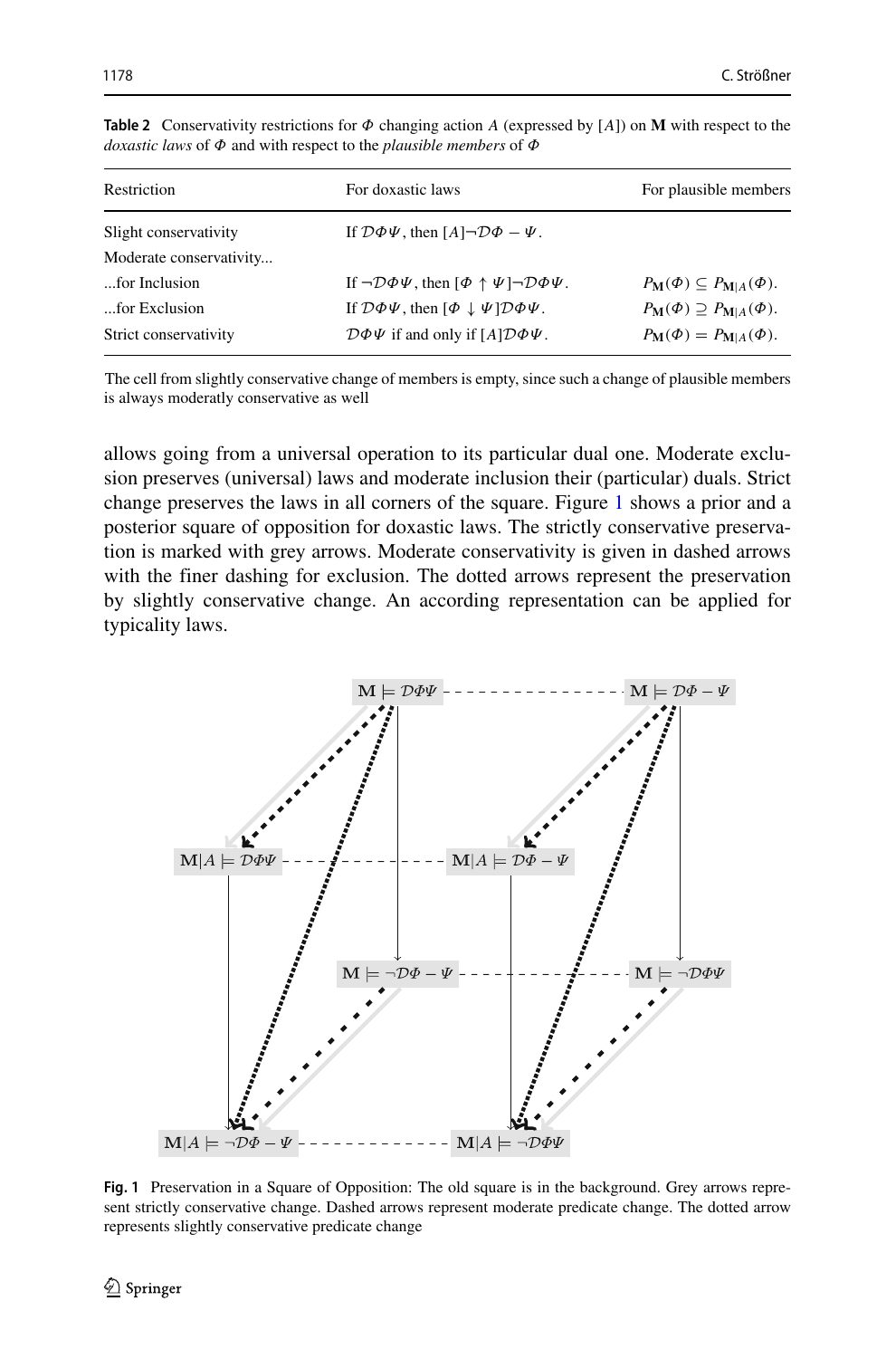It is noteworthy that analytications, as defined above, are strictly conservative. The typicality analytification can only affect non-typical members of the category and thus preserves its typicality laws. Doxastic laws, however, can be affected. For example, the typicality exclusion of the now so-called dwarf planets from the category of planets had an impact on Pluto, a real and thus plausible entity, which fell under the former definition of planet. A doxastic analytification, on the other hand, only affects non-plausible members and is thus strictly conservative with respect to doxastic laws *and* with respect to typicality laws.

For an integration  $\Phi \uparrow \Psi$  with respect to *Ξ*, there is at least a tendency towards strict conservativity. It is clear that D*ΦΞ* (in case of a doxastic integration) or T *ΦΞ* (in case of a typicality integration), as well as everything that follows from that law, is preserved. If many plausible properties of  $\Phi$  are included in  $\mathcal{E}$ , many doxastic laws will be preserved. Thus, while approaching the demand of centrality, integrations also approach strict conservativity.

Strictly conservative predicate change is philosophically interesting. It affects *only* the conceptual beliefs about the category members. If you and I start with the same beliefs and concepts but change the same category strictly conservatively in different directions, we still share beliefs about the predicate, though we disagree on its meaning. For example, the classification of Pegasus as horse or non-horse is irrelevant for our beliefs about real horses. Disagreement in analytic laws is often merely disagreement on objects we do not believe to exist. A strictly conservative category change can be thus almost unrecognisable.

### **6 Conclusion**

This paper discussed three different kinds of laws. Analytic laws are universal truths for all possible instances of a concept, including absurd but imaginable members of the category. Second, laws that are universally true for plausible instances of a concept were called "doxastic laws". Exceptions are imaginable but implausible. Finally, we introduced typicality laws that allow for real exceptions, for example, "Birds can fly". We modeled how analytic laws are revised by predicate changing actions. While these operations can be used to create analytic laws in a more or less arbitrary way, we also argued that predicate change is usually justified by pre-existing laws and restricted by a need for continuity. The formal results of the paper contribute to two philosophical issues: the severity of conceptual change and the status of analytic laws.

Often conceptual change is associated with scientific revolutions [\[30\]](#page-24-0) or major steps in the cognitive development of young children [\[7\]](#page-23-22). Since [\[16\]](#page-23-4), such scientific revolutions were linked to incommensurability, i.e., a lack of common language.<sup>17</sup> Our system deals with a milder form of conceptual change. Predicate change causes no alteration of expressive possibilities. The laws of the old system have translations

<span id="page-20-0"></span> $17$ The notion of incommensurability is of course far more complex and there is no commonly agreed way to understand it, but all of the interpretations assume a lack of translatability from one system to the other system.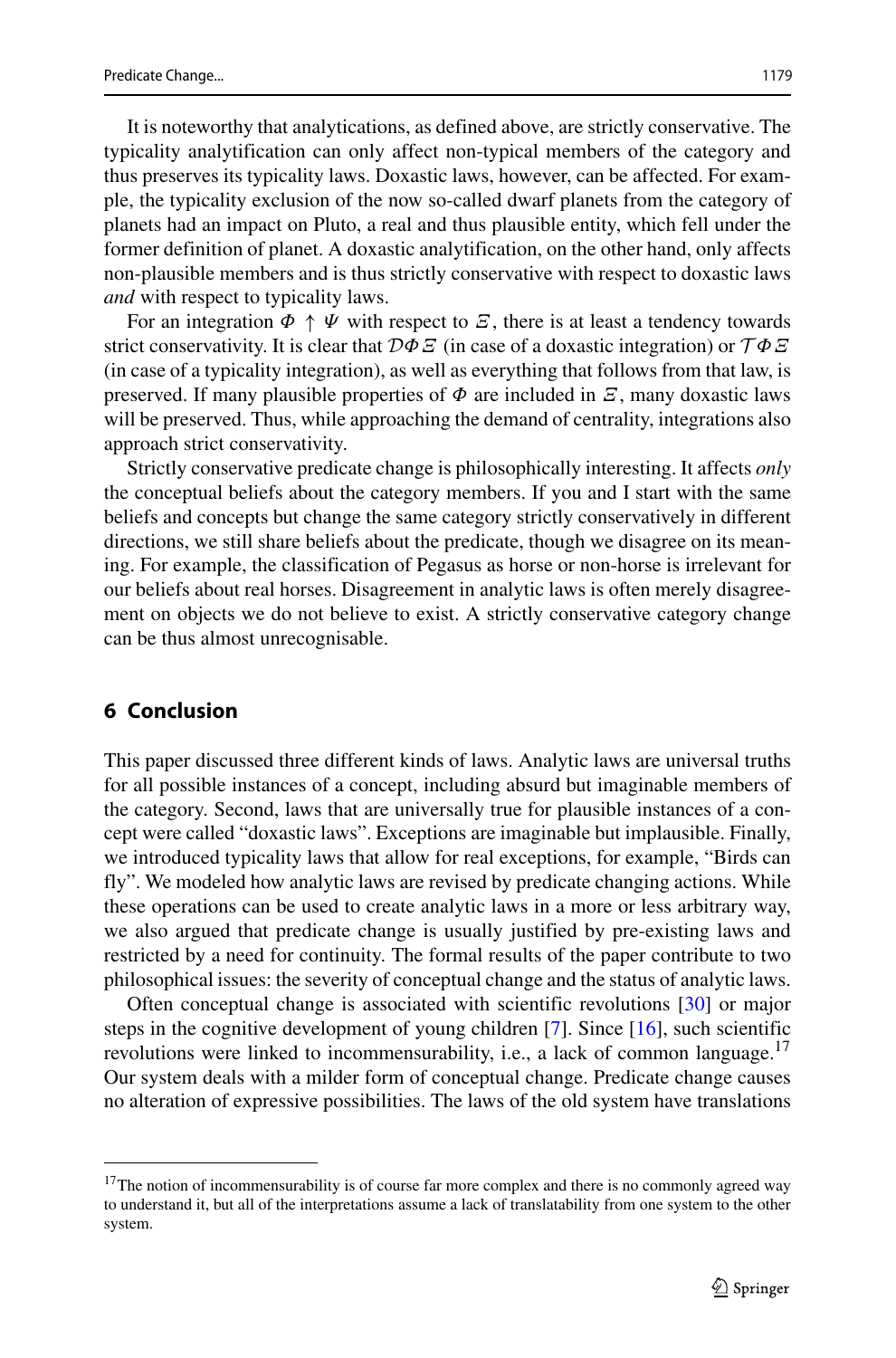in the new system. Every doxastic statement after a predicate change is directly translatable to an equivalent statement before the change. For typicality laws, however, this can only be achieved by a ternary typicality law.

Rationally justified predicate change is restricted by conservativity. In its most strict form, conservativity entails that all typicality laws or all doxastic laws of the category are preserved. As one kind of strictly conservative predicate change, we studied analytification, the change of a doxastic or typicality law into an analytical truth.

The status of analytic statements has been an important and controversial issue in the philosophy of the 20th century. The attack of Quine [\[23\]](#page-23-23) on logical empiricism and especially on Carnap's philosophy [\[8,](#page-23-24) [9\]](#page-23-25) is probably the best-known contribution to this discussion. Contrary to Quine, we assume that there are analytical laws. The notion arises from our formalism. In this respect, we subscribe to Carnap's ideas about intensionality. Our system actually implements a suggestion that we find in [\[10\]](#page-23-26). He claims that the intension of a predicate is formed by considering plausible and implausible possibilities. According to him, a linguist can determine the meaning of the German word "Pferd" by asking the native speaker Karl about implausible entities:

All logically possible cases come into consideration for the determination of intensions. This includes also those cases that are causally impossible, i.e., excluded by the laws of nature holding in our universe, and certainly those that are excluded by laws which Karl believes to hold. Thus, if Karl believes that all P are Q by a law of nature, the linguist will still induce him to consider things that are P but not Q, and ask him whether or not he would apply to them the predicate under investigation (e.g., 'Pferd') [\[10,](#page-23-26) 38]

Our systems formalise exactly this notion of analyticity. Carnap emphasises the role of counterfactual entities to fix the meaning. Though analytical philosophers developed different views on meaning in the following decades, an affinity to highly counterfactual thought experiments – Putnam's examples of twin earth or brains in the vat are paradigmatic examples – raises the suspicion that they embraced the idea that meaning – the conceptual truth – is to be revealed in implausible cases.

Our discussion also provides arguments against emphasising analyticity. First, we have shown that analytic laws are not necessarily more stable than other laws but subject to changes. Second, these conceptual changes are motivated by our beliefs. In our view, analytic laws are not more fundamental than non-analytic ones. If predicate change occurs and if it is rational, analytic truth will finally rely on empirically grounded beliefs. Finally, if one is primarily interested in plausible entities, which we usually are, the question which laws qualify as analytic is of minor importance. In these respects, Quine's reservation against the notion of analyticity is justified. However, the late Carnap embraced the view that analyticity is often not important and vague. For a speaker like Karl, he notes, that "[t]his lack of clarity does not bother him much because it holds only for aspects which have very little practical importance for him"  $[10, 40]$  $[10, 40]$ .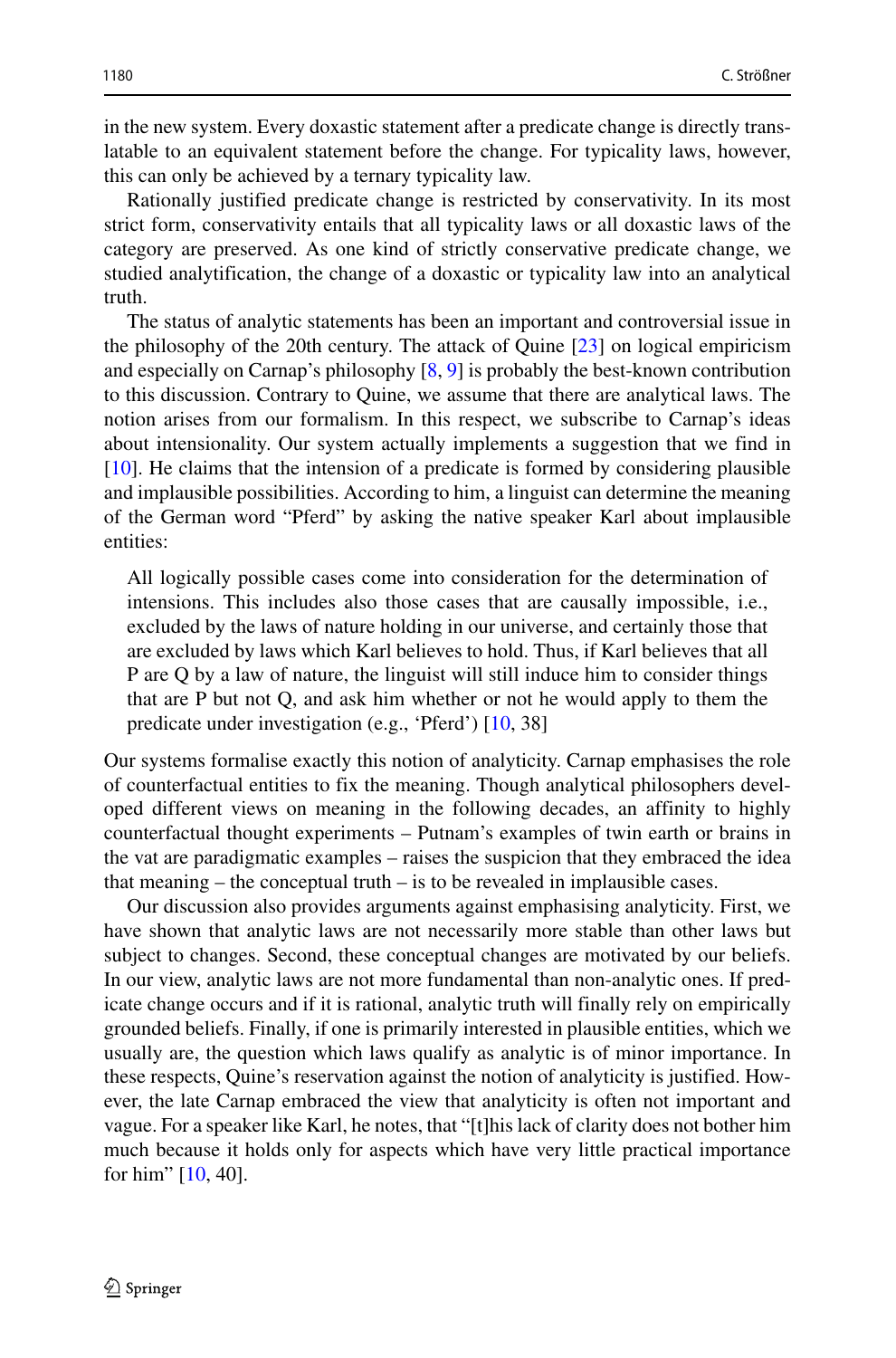**Acknowledgments** Open Access funding provided by Projekt DEAL. Work on this paper was funded by the DFG (Deutsche Forschungsgemeinschaft) within the project "The Structure of Representations in Language, Cognition, and Science" (Grant SFB991 D01). I am grateful to two anonymous reviewers, who provided many helpful suggestions.

**Open Access** This article is licensed under a Creative Commons Attribution 4.0 International License, which permits use, sharing, adaptation, distribution and reproduction in any medium or format, as long as you give appropriate credit to the original author(s) and the source, provide a link to the Creative Commons licence, and indicate if changes were made. The images or other third party material in this article are included in the article's Creative Commons licence, unless indicated otherwise in a credit line to the material. If material is not included in the article's Creative Commons licence and your intended use is not permitted by statutory regulation or exceeds the permitted use, you will need to obtain permission directly from the copyright holder. To view a copy of this licence, visit [http://creativecommonshorg/licenses/by/4.0/.](http://creativecommonshorg/licenses/by/4.0/)

## **Appendix**

**Proposition 3** *Any consistent analytic law in dynamic AD (and ADT / ADT 3) can be stipulated by inclusive and exclusive predicate changes.*

*Proof* We prove by induction, starting with atomic predicates and generalising to complex predicates.

– Base case: Analytic laws with one atomic predicate As said on page 27, the following two formulae are tautological:

$$
\begin{matrix}[\varPhi\,\uparrow\,\psi\,]\mathcal{A}\psi\,\varPhi\\[\varPhi\,\downarrow\,\psi\,]\mathcal{A}\varPhi\psi\end{matrix}
$$

Therefore, if *Φ* is atomic, then the laws A*Ψ Φ* and A*ΦΨ* can be generated. *Φ* ↑ *Ψ* can be called an inclusive change (of *Φ*) towards A*Ψ Φ* and *Φ* ↓ *Ψ* an exclusive change (of *Φ*) towards A*ΦΨ*.

Induction step

Inclusive and exclusive change can be generalised to arbitrary complex predicates *Ξ*

- 1. Inclusive predicate change towards A*Ψ Ξ*.
	- (a) If *Ξ* is atomic, include by  $\mathcal{Z} \uparrow \Psi$ .
	- (b) For  $\mathcal{E} = \Phi_1 \cap \Phi_2$ , make an inclusive predicate change towards  $\mathcal{A} \Psi \Phi_1$ *and* an inclusive predicate change towards  $A\Psi\Phi_2$ .
	- (c) For  $\mathcal{E} = \Phi_1 \cup \Phi_2$ , make an inclusive predicate change towards  $A\Psi \Phi_1$ *or* an inclusive predicate change towards A*Ψ Φ*2.
	- (d) For  $\mathcal{E} = -\Phi$ , make an exclusive predicate change of  $\Phi$  towards  $\mathcal{A}\Phi$  − *Ψ*, which is equivalent to A*Ψ* − *Φ*.
- 2. Exclusive predicate change towards A*ΞΨ*.
	- (a) If *Ξ* is atomic, exclude by  $\mathcal{Z} \downarrow \Psi$ .
	- (b) For  $\mathcal{E} = \Phi_1 \cup \Phi_2$ , make an exclusive predicate change towards  $\mathcal{A}\Phi_1\Psi$ *and* an exclusive predicate change towards A*Φ*2*Ψ*.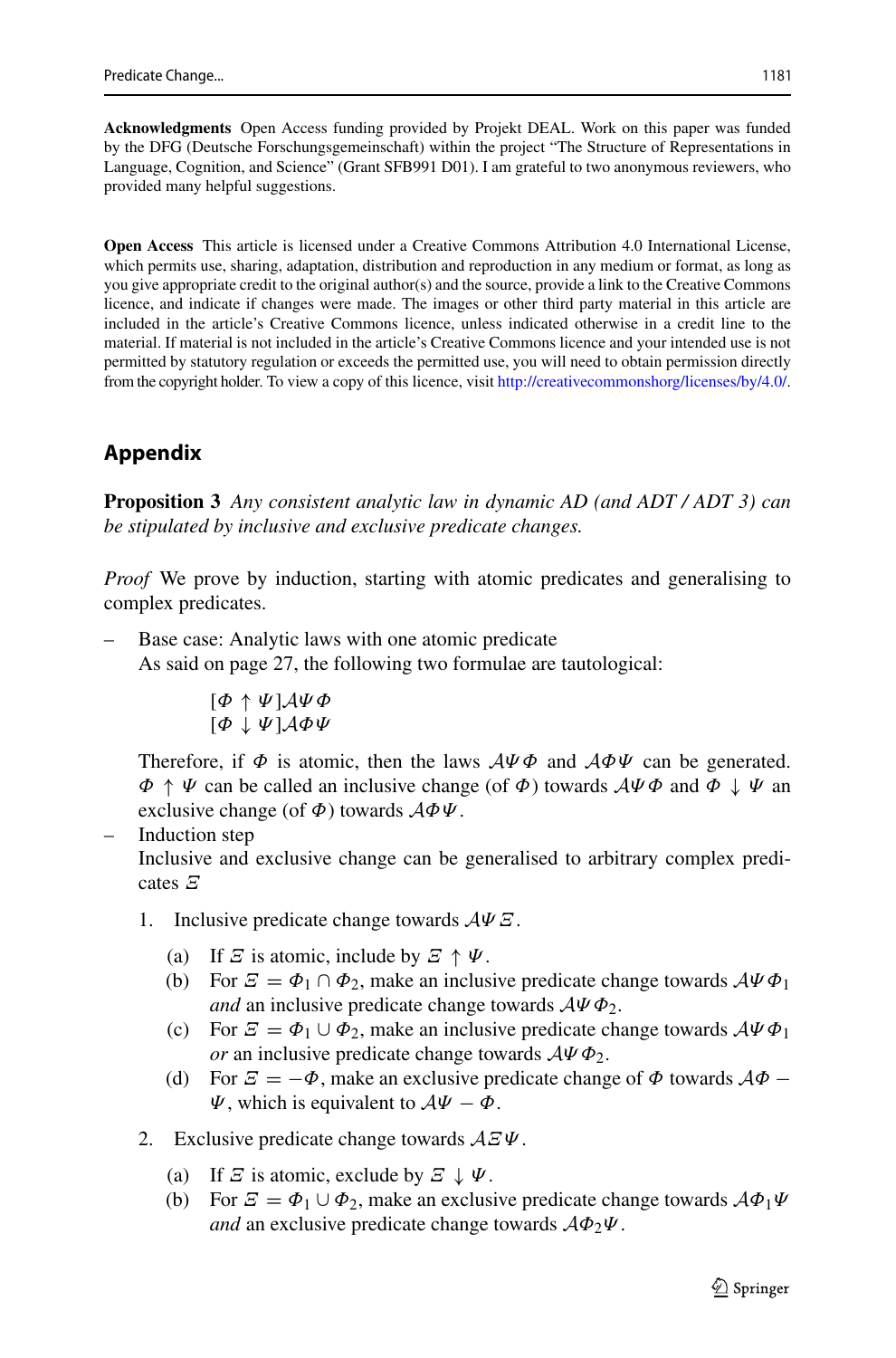- (c) For  $\mathcal{E} = \Phi_1 \cap \Phi_2$ , make an exclusive predicate change towards  $\mathcal{A} \Phi_1 \Psi$ *or* an exclusive predicate change towards A*Φ*2*Ξ*.
- (d) For  $\mathcal{E} = -\Phi$ , make an inclusive predicate change of  $\Phi$  towards  $\mathcal{A}$   $\Psi \Phi$ , which is equivalent to  $A - \Phi \Psi$ .

Thus, any (consistent) analytic statements (no matter how complex) can be generated by a series of predicate changes.  $\Box$ 

### **References**

- <span id="page-23-0"></span>1. Alchourron, C.E., Gärdenfors, P., Makinson, D. (1985). On the logic of theory change: partial meet contraction and revision functions. *Journal of Symbolic Logic*, *50*(2), 510–530.
- <span id="page-23-7"></span>2. Baltag, A., & Renne, B. (2016). Dynamic epistemic logic. In Zalta, E.N. (Ed.) *The stanford encyclopedia of philosophy, winter 2016 edn, metaphysics research lab*. Stanford: stanford university.
- <span id="page-23-2"></span>3. Baltag, A., Moss, L.S., Solecki S. (1998). The logic of public announcements, common knowledge, and private suspicions. In *Proceedings of the 7th conference on Theoretical aspects of rationality and knowledge* (pp. 43-56). Burlington: Morgan Kaufmann Publishers.
- <span id="page-23-12"></span>4. van Benthem, J. (2004). Belief revision and dynamic logic. *Journal of Applied Non-Classical Logics*, *14*(2), 1–25.
- <span id="page-23-6"></span>5. van Benthem, J. (2011). *Logical dynamics of information and interaction*. Cambridge: Cambridge University Press.
- <span id="page-23-8"></span>6. van Benthem, J., van Eijck, J., Kooi, B. (2006). Logics of communication and change. *Information and Computation*, *204*(11), 1620–1662.
- <span id="page-23-22"></span>7. Carey, S. (2009). *The origin of concepts*. Oxford: Oxford University Press.
- <span id="page-23-24"></span>8. Carnap, R. (1928). Der logische Aufbau der Welt. Felix Meiner, Berlin.
- <span id="page-23-25"></span>9. Carnap, R. (1947). *Meaning and necessity: a study in semantics and modal logic*. Chicago: University of Chicago Press.
- <span id="page-23-26"></span>10. Carnap, R. (1955). Meaning and synonymy in natural languages. *Philosophical studies*, *6*(3), 33–47.
- <span id="page-23-5"></span>11. van Ditmarsch, H., van der Hoek, W., Kooi, B. (2007). *Dynamic epistemic logic*. Dordrecht: Springer.
- <span id="page-23-3"></span>12. Fleck, L. (1979). *Genesis and development of a scientific fact*. Chicago: University of Chicago Press.
- <span id="page-23-10"></span>13. Hall, B.K. (1999). The paradoxical platypus. *BicoScience*, *49*(3), 211–218.
- <span id="page-23-15"></span>14. Hampton, J.A. (1987). Inheritance of attributes in natural concept conjunctions. *Memory & Cognition*, *15*(1), 55–71.
- <span id="page-23-14"></span>15. Kraus, S., Lehmann, D., Magidor, M. (1990). Nonmonotonic reasoning, preferential models and cumulative logics. *Artificial Intelligence*, *44*(1-2), 167–207.
- <span id="page-23-4"></span>16. Kuhn, T. (1962). *The structure of scientific revolutions*. Chicago: University of Chicago Press.
- <span id="page-23-9"></span>17. Lewis, C.I. (1943). The modes of meaning. *Philosophy and Phenomenological Research*, *4*(2), 236– 250.
- <span id="page-23-1"></span>18. Lewis, D. (1969). *Convention. a philosophical study*. Cambridge: Harvard University Press.
- <span id="page-23-13"></span>19. Lewis, D. (1973). *Counterfactuals*. Cambridge: Harvard University Press.
- <span id="page-23-20"></span>20. Linné, C. (1735). Systema naturae 1. [http://www.biodiversitylibrary.org.](http://www.biodiversitylibrary.org)
- <span id="page-23-21"></span>21. Linné, C. (1758). Systema naturae 10, pt. 1.[http://www.biodiversitylibrary.org,](http://www.biodiversitylibrary.org).
- <span id="page-23-19"></span>22. Makinson, D., & Hawthorne, J. (2015). In Koslow, A., & Buchsbaum, A. (Eds.) *Lossy inference rules and their bounds: a brief review*, (pp. 385-407). Birkhäuser: Cham.
- <span id="page-23-23"></span>23. Quine, W.V. (1951). Two dogmas of empiricism. *The Philosophical Review*, *60*(1), 20–43.
- <span id="page-23-16"></span>24. Rosch, E. (1973). Natural categories. *Cognitive Psychology*, *4*, 328–350.
- <span id="page-23-17"></span>25. Rosch, E., & Mervis, C.B. (1975). Family resemblances: Studies in the internal structure of categories. *Cognitive Psychology*, *7*, 573–605.
- <span id="page-23-11"></span>26. Rott, H. (2009). Shifting priorities: Simple representations for twenty-seven iterated theory change operators. In Makinson, D., Malinowski, J., Wansing, H. (Eds.) Towards mathematical philosophy (pp. 269-296). Dordrecht: Springer.
- <span id="page-23-18"></span>27. Schurz, G. (2001). What is 'normal'? An evolution-theoretic foundation for normic laws and their relation to statistical normality. *Philosophy of Science*, *68*, 476–497.